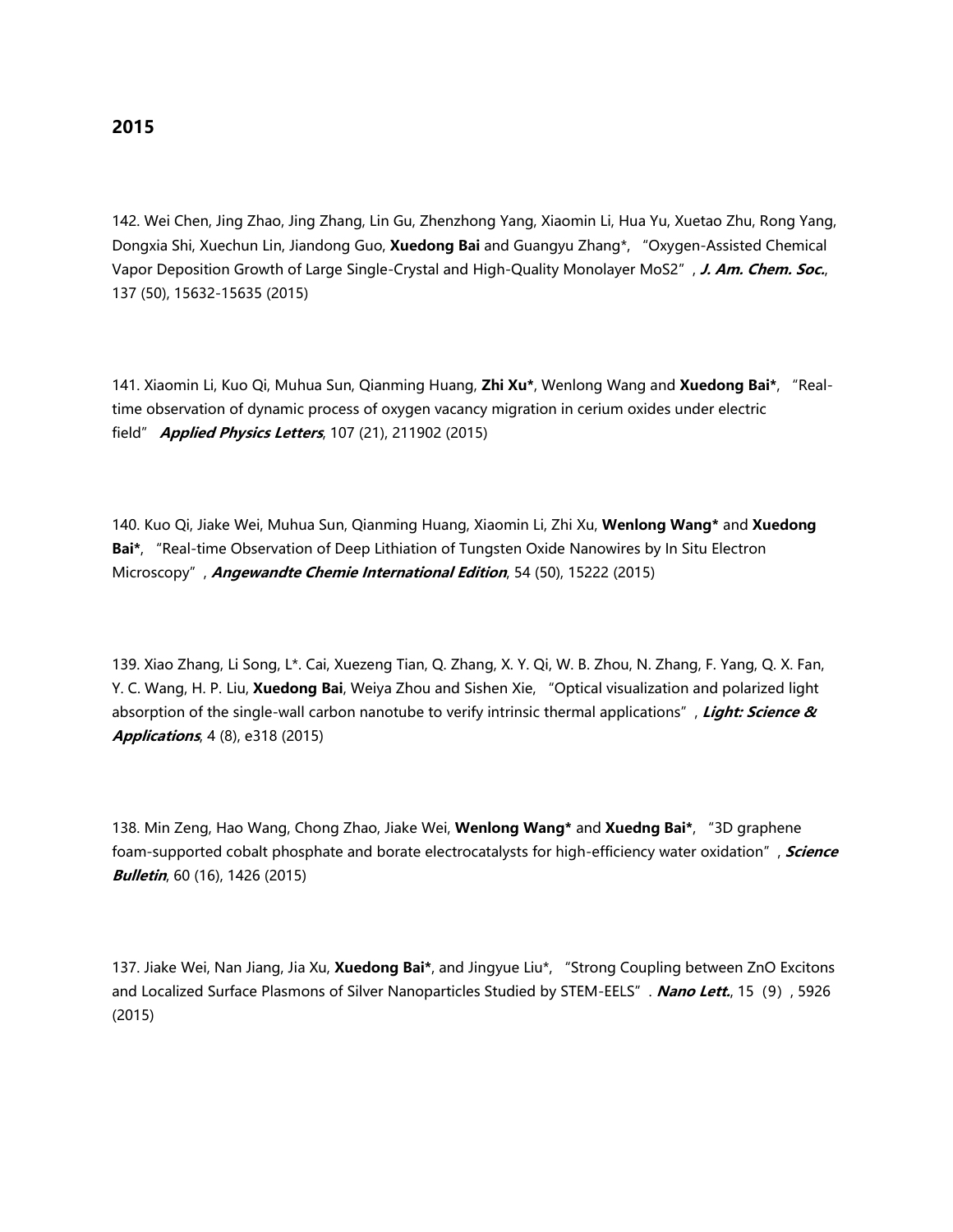136. Zhiyuan Ning, Qing Chen\*, Jiake Wei, Rufan Zhang, Linhui Ye, Xianlong Wei, Mengqi Fu, Yao Guo, **Xuedong Bai** and Fei Wei. "Directly correlating the strain-induced electronic property change to the chirality of individual single-walled and few-walled carbon nanotubes." **Nanoscale**, 7 (30), 13116-13124 (2015)

135. Feng Yang, Xiao Wang, Daqi Zhang, Kuo Qi, Juan Yang, Zhi Xu, Meihui Li, Xiulan Zhao, **Xuedong Bai** and Yan Li\*. "Growing Zigzag (16, 0) Carbon Nanotubes with Structure-Defined Catalysts". **J. Am. Chem. Soc.**, 137 (27), 8688–8691 (2015)

134. Zhi Zhou, Ying Hu, Xinyan Shan, Wei Li, **Xuedong Bai**, Pengye Wang & Xinghua Lu\*. "Revealing Three Stages of DNA-Cisplatin Reaction by a Solid-State Nanopore". **Scientific Reports** 5, 11868 (2015)

133. Guangfeng Liu, Jie Liu, Hao Sun, Xiaoxin Zheng, Yang Liu\*, Xiaomin Li, He Qi, **Xuedong Bai**, Kenneth A. Jackson, and Xutang Tao\*. "In Situ Imaging of On-Surface, Solvent-Free Molecular Single-Crystal Growth". **J. Am. Chem. Soc.**, 137 (15), 4972–4975 (2015)

132. **Zhi Xu\***, Chao Zhang, Wenlong Wang, Yoshio Bando, **Xuedong Bai\***, Dmitri Golberg\*. "Lateral piezopotential-gated field-effect transistor of ZnO nanowires". **Nano Energy**, 13, 233–239 (2015)

# **2014**

131. Wei Li, Tianyi Liu, Liangliang Wu, Chun Chen, Zhiwei Jia, **Xuedong Bai** and Dike Ruan\*. "Blocking the Function of Inflammatory Cytokines and Mediators by Using IL-10 and TGF-beta: A Potential Biological Immunotherapy for Intervertebral Disc Degeneration in a Beagle Model". **Int. J. Mol. Sci.**, 15, 17270-17283 (2014)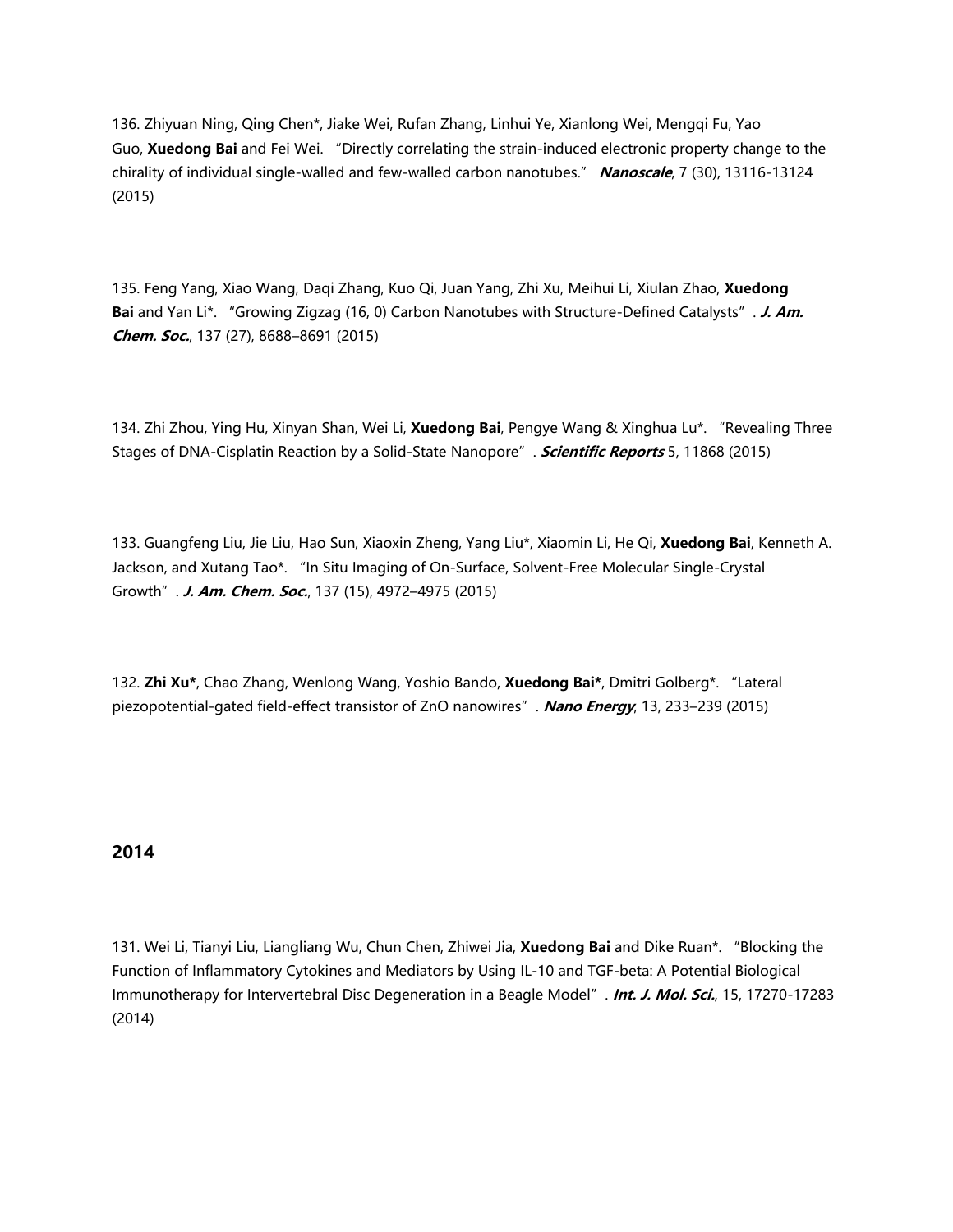130. Lifen Wang, Zhi Xu, Wenlong Wang, and **Xuedong Bai\***. "Atomic Mechanism of Dynamic Electrochemical Lithiation Processes of MoS2 Nanosheets". **J. Am. Chem. Soc.**, 136 (18), 6693–6697 (2014)

129. Lifen Wang, Donghua Liu, Shize Yang, Xuezeng Tian, Guangyu Zhang, Wenlong Wang, Enge Wang, **Zhi Xu\***, and **Xuedong Bai\***. "Exotic reaction front migration and stage structure in lithiated silicon nanowires", **ACS Nano**, 8(8), 8249-8254 (2014)

128. Xuezeng Tian, Shize Yang, Min Zeng, Lifen Wang ,Jiake Wei, **Zhi Xu\***, Wenlong Wang, and **Xuedong Bai\***, "Bipolar Electrochemical Mechanism for Mass Transfer in Nanoionic Resistive Memories". **Advanced Materials**, 26 (22), 3649–3654 (2014)

127. Xuezeng Tian, Lifen Wang, Jiake Wei, Shize Yang, Wenlong Wang, **Zhi Xu\*, Xuedong Bai\***. "Filament growth dynamics in solid electrolyte-based resistive memories revealed by in situ TEM". **Nano Research**, 7 (7), 1065-1072 (2014)

126. Shize Yang, Xuezeng Tian, Lifen Wang, Jiake Wei, Kuo Qi, Xiaomin Li, **Zhi Xu\***, Wenlong Wang, Jimin Zhao, **Xuedong Bai\*** and Enge Wang\*. "In-situ optical transmission electron microscope study of exciton phonon replicas in ZnO nanowires by cathodoluminescence". **Appl. Phys. Lett.**, 105, 071901 (2014)

125. Kaihui Liu, Xiaoping Hong, Sangkook Choi, Chenhao Jin, Rodrigo B. Capaz, Jihoon Kim, Wenlong Wang, **Xuedong Bai**, Steven G. Louie, Enge Wang, and Feng Wang\*. "Systematic determination of absolute absorption cross-section of individual carbon nanotubes". **PNAS**, 111(21), 7564–7569 (2014)

124. Zhiwen Shi, Chenhao Jin, Wei Yang, Long Ju, Jason Horng, Xiaobo Lu, Hans A. Bechtel, Michael C. Martin, Deyi Fu, Junqiao Wu, Kenji Watanabe, Takashi Taniguchi, Yuanbo Zhang, **Xuedong Bai**, Enge Wang, Guangyu Zhang\* and Feng Wang\*. "Gate-dependent pseudospin mixing in graphene/boron nitride moire superlattices". **Nature Physics**, 10,743–747 (2014)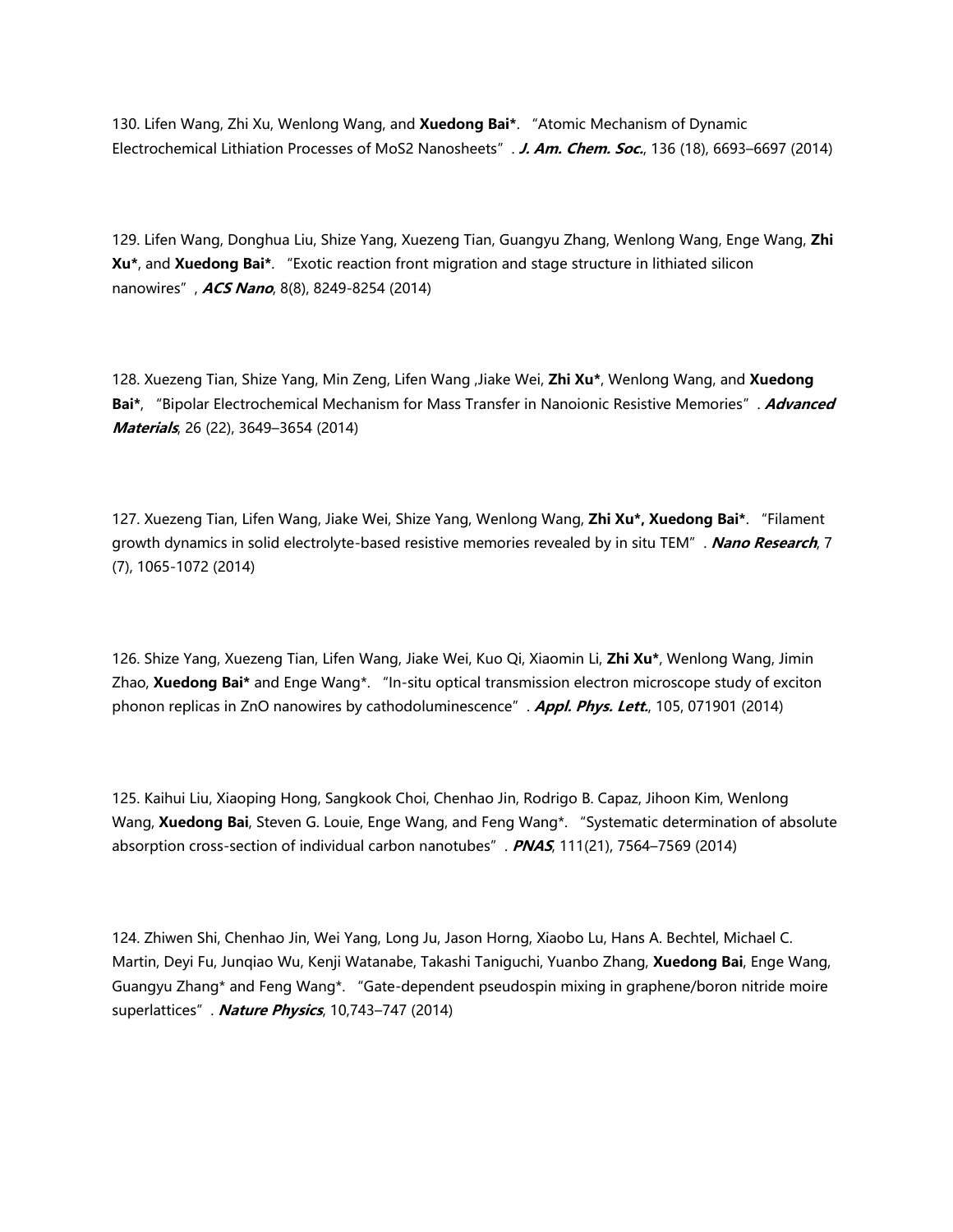123. Lei Liu, David A. Siegel, Wei Chen, Peizhi Liu, Junjie Guo, Gerd Duscher, Chong Zhao, Hao Wang, Wenlong Wang, **Xuedong Bai**, Kevin F. McCarty, Zhenyu Zhang\*, and Gong Gu\*. "Unusual role of epilayersubstrate interactions in determining orientational relations in van der Waals epitaxy". **PNAS**, 111(47), 16670–16675 (2014)

122. Jiake Wei, **Zhi Xu\***, Hao Wang, Xuezeng Tian, Shize Yang, Lifen Wang, Wenlong Wang and **Xuedong Bai\***, "In-situ TEM imaging of the anisotropic etching of graphene by metal nanoparticles". **Nanotechnology**, 25, 465709 (2014)

121. Chong Zhao, Zhi Xu, Hao Wang, Jiake Wei, **Wenlong Wang\***, **Xuedong Bai** and Enge Wang\*. "Carbon-Doped Boron Nitride Nanosheets with Ferromagnetism above Room Temperature". **Adv. Funct. Mater.**, 24, 5985–5992 (2014)

120. Yunlong Zhao\*, Jiangang Feng\*, Xue Liu\*, Fengchao Wang, Lifen Wang, Changwei Shi, Lei Huang, Xi Feng, Xiyuan Chen, Lin Xu, Mengyu Yan, Qingjie Zhang, **Xuedong Bai**, Hengan Wu & Liqiang Mai. "Selfadaptive strain-relaxation optimization for high-energy lithium storage material through crumpling of graphene". **NATURE COMMUNICATIONS**, 5(4565) (2014)

119. Feng Yang, Xiao Wang, Daqi Zhang, Juan Yang, Da Luo, Ziwei Xu, Jiake Wei, Jian-Qiang Wang, Zhi Xu, Fei Peng, Xuemei Li, Ruoming Li, Yilun Li, Meihui Li, **Xuedong Bai**, Feng Ding and Yan Li\*. "Chirality-specific growth of single-walled carbon nanotubes on solid alloy catalysts". **Nature**, 510,522–524 (2014)

118. Guibai Xie, Rong Yang, Peng Chen, Jing Zhang, Xuezeng Tian, Shuang Wu, Jing Zhao, Meng Cheng, Wei Yang, Duoming Wang, Congli He, **Xuedong Bai**, Dongxia Shi\* and Guangyu Zhang\*. "A General Route Towards Defect and Pore Engineering in Graphene". **Small**, 10 (11), 2280–2284 (2014)

117. Jing Zhang, Hua Yu, Wei Chen, Xuezeng Tian, Donghua Liu, Meng Cheng, Guibai Xie, Wei Yang, Rong Yang, **Xuedong Bai**, Dongxia Shi, and Guangyu Zhang\*. "Scalable Growth of High-Quality Polycrystalline MoS2 Monolayers on SiO2 with Tunable Grain Sizes". **ACS Nano**, 8 (6), 6024–6030 (2014)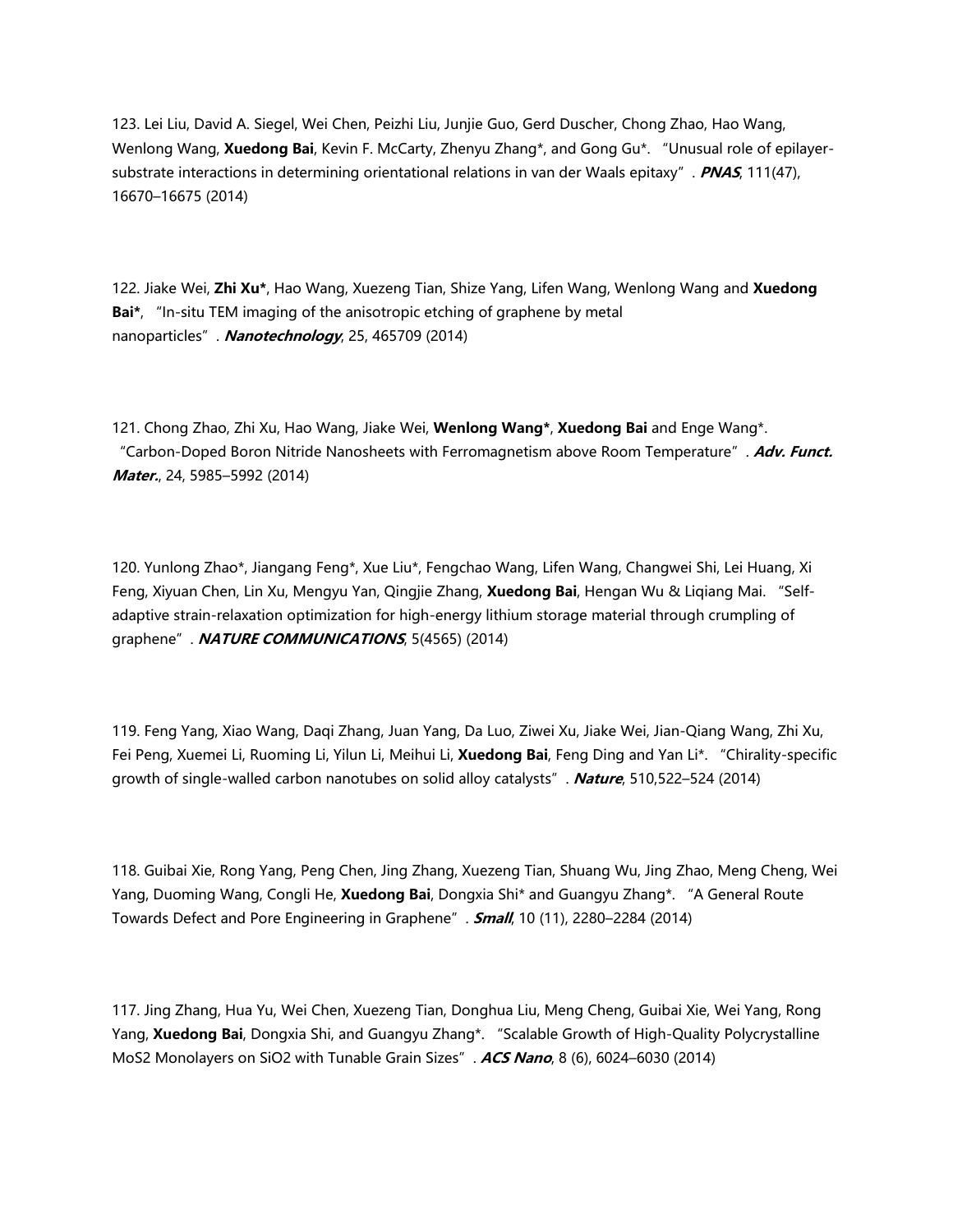116. Lei Zhao Jie Yua\*, Wenjun Li, Shuguang Wang, Chenglong Dai, Junwei Wu, **Xuedong Bai**, Chunyi Zhi. "Honeycomb porous MnO2 nanofibers assembled from radially grown nanosheets for aqueous supercapacitors with high working voltage and energy density". **Nano Energy**, 4, 39–48 (2014)

115. Peifeng Li, Qingliang Liao, Shize Yang, **Xuedong Bai**, Yunhua Huang, Xiaoqin Yan, Zheng Zhang, Shuo Liu, Pei Lin, Zhuo Kang, and Yue Zhang\*. "In Situ Transmission Electron Microscopy Investigation on Fatigue Behavior of Single ZnO Wires under High-Cycle Strain". **Nano Lett.**, 14 (2), 480–485 (2014)

### **2013**

114. Yi He, Fengmei Yuan, Hui Ma, **Xuedong Bai**, Xiaojing Yang\*, "Influence of Al3+ ions on the morphology and structure of layered LiMn1–xAlxO2 cathode materials for the lithium ion battery", **Journal of Alloys and Compounds**, 569, 67–75 (2013)

113. Zhi Zhou, Ying Hu, Hao Wang, Zhi Xu, Wenlong Wang, **Xuedong Bai**, Xinyan Shan\* and Xinghua Lu\*. "DNA Translocation through Hydrophilic Nanopore in Hexagonal Boron Nitride". **Scientific Reports**, 3, 3287 (2013)

112. Xuezeng Tian, Lifen Wang, Xiaomin Li, Jiake Wei, Shize Yang, Zhi Xu, Wenlong Wang, **Xuedong Bai\***. "Recent development of studies on the mechanism of resistive memories in several metal oxides". **Science China-Physics, Mechanics & Astronomy**, 56 (12), 2361-2369 (2013).

111. Xiangcheng Sun\*, Kai Sun, Yongqing Wang, **Xuedong Bai**, Caiyun Chen, Bo Cui. "Scale-up synthesis, Structure Characterization and Electrochemical Characteristics of C-LiFePO4 Nanocomposites for Lithium Ion Rechargeable Batteries". **Int. J. Electrochem. Sci.**, 8, 12816-12836 (2013)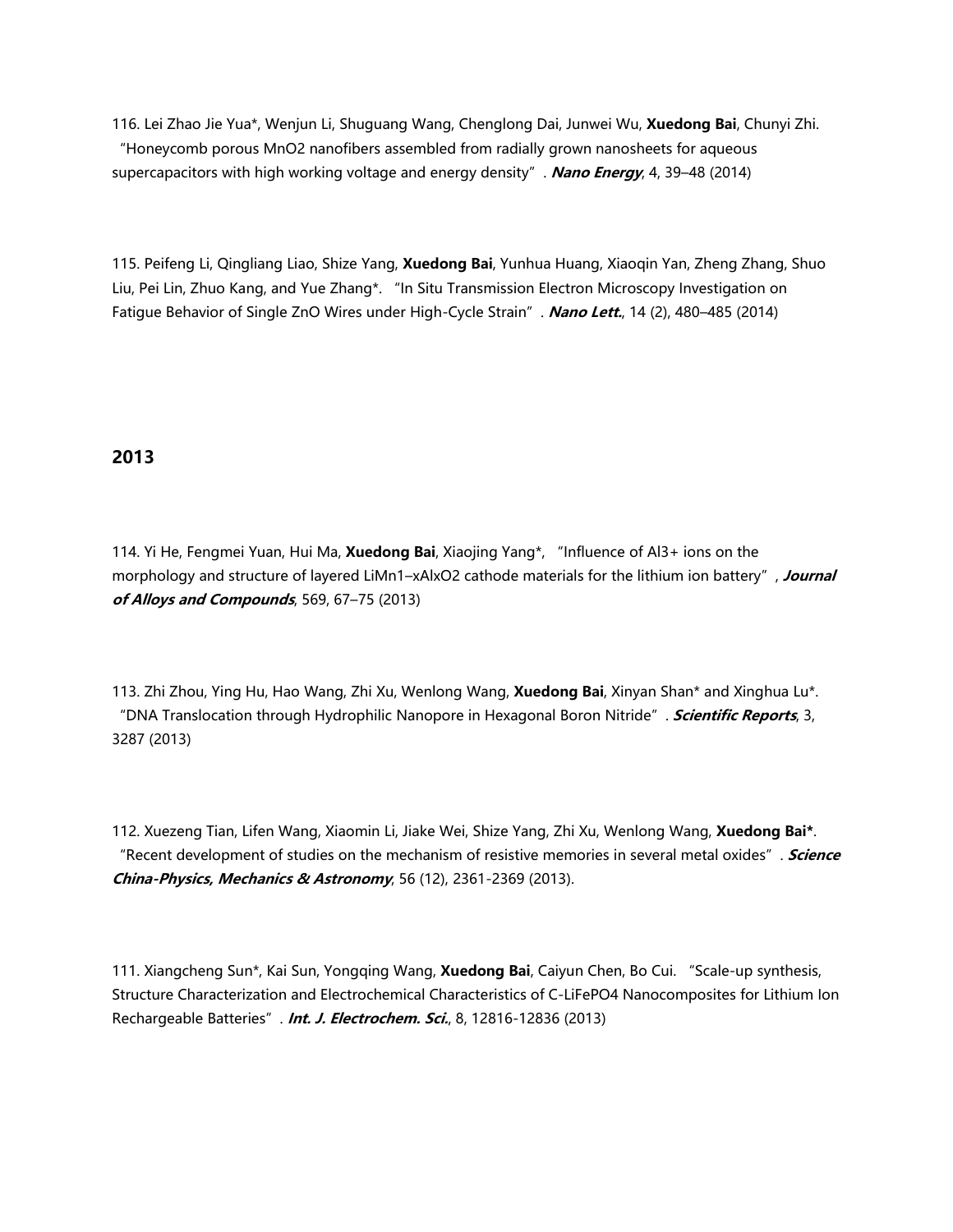110. Lifen Wang, Zhi Xu, Shize Yang, Xuezeng Tian, Jiake Wei, Wenlong Wang, **Xuedong Bai\***. "Real-time in situ TEM studying the fading mechanism of tin dioxide nanowire electrodes in lithium ion batteries". **Science China Technological Sciences**, 56 (11), 2630-2635 (2013)

109. Min Zeng, Wenlong Wang, **Xuedong Bai\***. "Preparing three-dimensional graphene architectures: Review of recent developments". **Chinese Physics B**, 22, 098105 (2013)

108. Muhong Wu, Xiao Li, Ding Pan, Lei Liu, Xiaoxia Yang, Zhi Xu, **Wenlong Wang\***, Yu Sui\*, **Xuedong Bai\***, "Synthesis of nitrogen-doped single-walled carbon nanotubes and monitoring of doping by Raman spectroscopy", **Chinese Physics B**, 22 (8), 086101 (2013).

107. Qingli Huang, Fan Li, Yun Gong, Jianheng Luo, Shize Yang, Yanhong Luo, Dongmei Li, **Xuedong Bai**, Qingbo Meng\*, "Recombination in SnO2-Based Quantum Dots Sensitized Solar Cells: The Role of Surface States", **J. Phys. Chem. C**, 117 (21), 10965–10973 (2013)

106. Xiaoxia Yang, Zixuan Guan, Min Zeng, Jiake Wei, **Wenlong Wang\***, **Xuedong Bai\***, "Facile Synthesis of Large-Area Ultrathin Hexagonal BN Films via Self-Limiting Growth at the Molten B2O3 Surface", **Small**, 9(8), 1353-1358 (2013).

105. Lei Zhao, Yejun Qiu, Jie Yu\*, Xianyu Deng, Chenglong Dai, **Xuedong Bai**, "Carbon nanofibers with radially grown graphene sheets derived from electrospinning for aqueous supercapacitors with high working voltage and energy density", **Nanoscale**, 5, 4902-4909 (2013).

104. Kaihui Liu, Xiaoping Hong, Muhong Wu, Fajun Xiao, Wenlong Wang, **Xuedong Bai**, Joel W Ager, Shaul Aloni, Alex Zettl, Enge Wang, Feng Wang\*, "Quantum-coupled radial-breathing oscillations in doublewalled carbon nanotubes", **Nature Communications**, 4, 1375 (2013).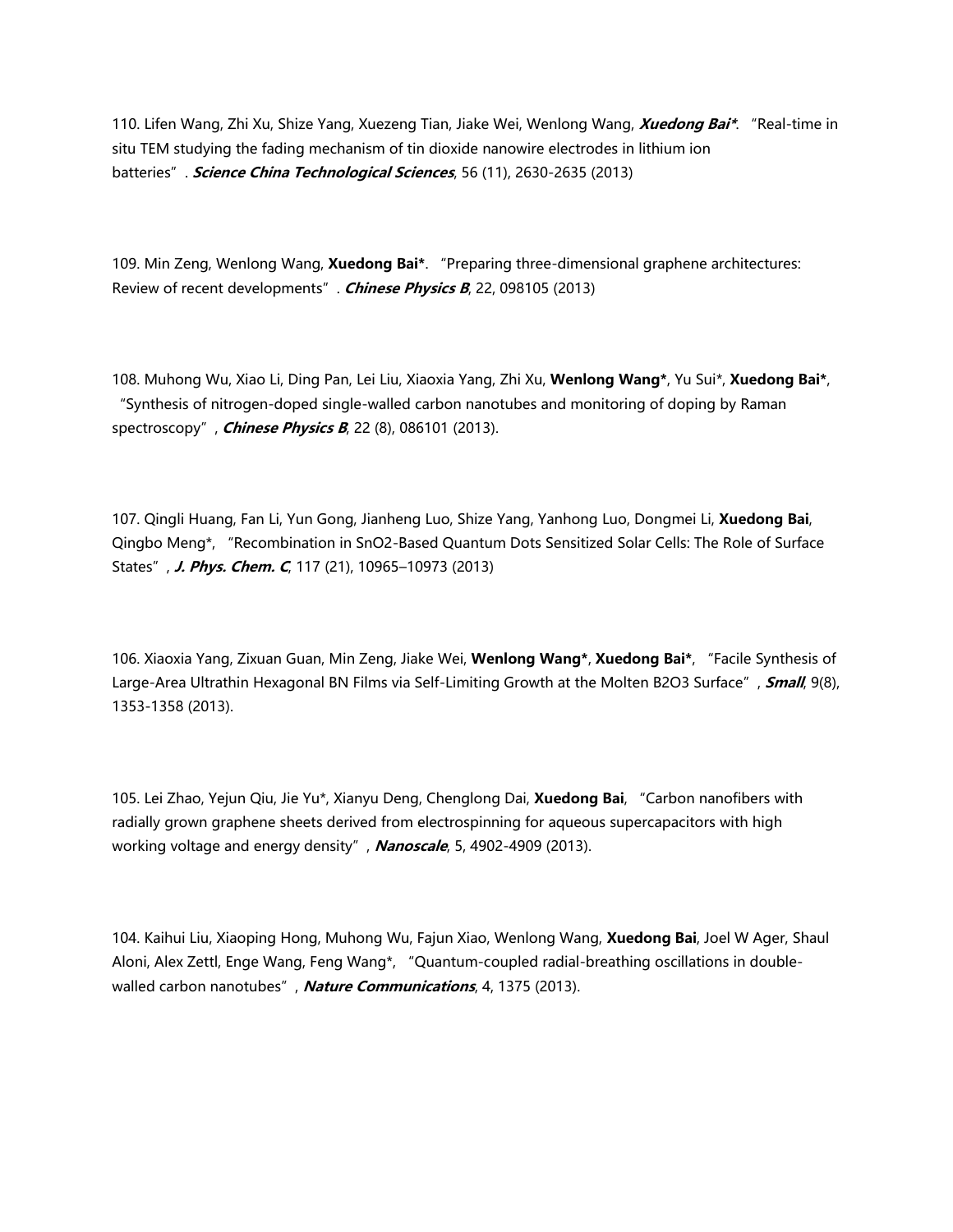103. Zhang Jin-Ling\*, Lu Ying-Hua, La Dong-Sheng, Liao Lei, **Bai Xue-Dong**, "Ultraviolet light-enhanced field electron emission of zinc oxide nanowires", **ACTA PHYSICA SINICA** 61(12), 128503 (2012).

102. Shize Yang, Lifen Wang, Xuezeng Tian, Zhi Xu, Wenlong Wang, **Xuedong Bai** \*, and Enge Wang \*, "The Piezotronic effect of Zinc oxide nanowires studied by In Situ TEM", **Adv. Mater.** 24, 4676-4682 (2012)

101. Lifen Wang, Xuezeng Tian, Shize Yang, Zhi Xu, Wenlong Wang and **Xuedong Bai1\***, "Dynamic nanomechanics of Zinc oxide nanowires", **Appl. Phys. Lett.** 100, 163110 (2012).

100. Muhong Wu, Kaihui Liu, **Wenlong Wang\***, Yu Sui\*, **Xuedong Bai\***, Enge Wang, "Ultralong Aligned Single-Walled Carbon Nanotubes on Flexible Fluorphlogopite Mica for Strain Sensors", **Nano Res.**, 5 (7), 443 (2012)

99. Lei Liu, Donglin Xie, Muhong Wu, Xiaoxia Yang, Zhi Xu, **Wenlong Wang\***, **Xuedong Bai**, Enge Wang, "Controlled oxidative functionalization of monolayer graphene by water-vapor plasma etching", **Carbon**, 50 (8), 3039 (2012)

98. Kaihui Liu, Jack Deslippe, Fajun Xiao, Rodrigo B. Capaz, Xiaoping Hong, Shaul Aloni, Alex Zettl, Wenlong Wang, **Xuedong Bai**, Steven G. Louie, Enge Wang\* and Feng Wang\*, "An atlas of carbon nanotube optical transitions", **Nature Nanotechnology** 7, 325 (2012).

97. Donghua Liu, Zhiwen Shi, Lianchang Zhang, Congli He, Jing Zhang,Meng Cheng, Rong Yang, Xuezeng Tian, **Xuedong Bai**, Dongxia Shi\* and Guangyu Zhang\*, "Reducing the contact resistance of SiNW devices by employing a heavily doped carrier injection layer", **Nanotechnology**, 23, 305701 (2012).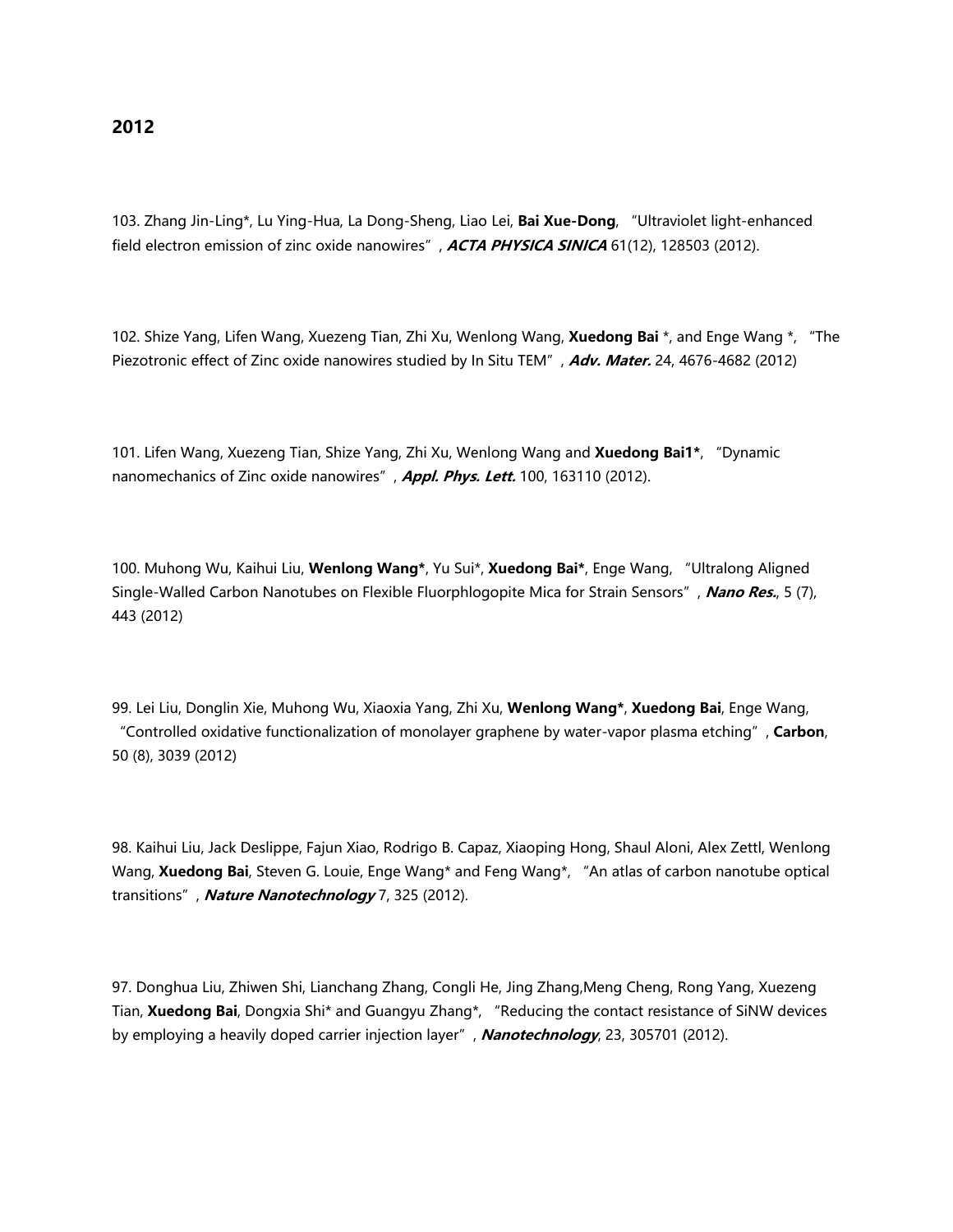96. Zhaoliang Liao, Peng Gao, **Xuedong Bai**, Dongmin Chen\* and Jiandi Zhang\*, "Evidence for electricfield-driven migration and diffusion of oxygen vacancies in Pr0.7Ca0.3MnO3", **J. Appl. Phys.**, 111, 114506 (2012).

95. Zhaoliang Liao\*, Peng Gao, Yang Meng, Wangyang Fu, **Xuedong Bai**, Hongwu Zhao, Dongmin Chen\*, "Electrode engineering for improving resistive switching performance in single crystalline CeO2 thin film", **Solid-State Electronics** 72, 4-7 (2012)

94. Li Qin, Jie Yu\*, Shengyong Kuang, Chang Xiao and **Xuedong Bai**, Few-atomic-layered boron carbonitride nanosheets prepared by chemical vapor deposition, **Nanoscale**, 4, 120 -123 (2012).

# **2011**

93. Guodong Yan, Jie Yu\*, Yejun Qiu, Xiaohui Yi, Jing Lu, Xiaosong Zhou, and **Xuedong Bai**, "Self-Assembly of Electrospun Polymer Nanofibers: A General Phenomenon Generating Honeycomb-Patterned Nanofibrous Structures", **Langmuir** 27 (8), 4285-4289 (2011).

92. Li Qin, Jie Yu\*, Mingyu Li, Fei Liu and **Xuedong Bai**, "Catalyst-free growth of mono- and few-atomiclayer boron nitride sheets by chemical vapor deposition", **Nanotechnology** 22, 215602 (2011).

91. Yejun Qiu, Jie Yu\*, Tongnan Shi, Xiaosong Zhou, **Xuedong Bai**, Jian Yu Huang, "Nitrogen-doped ultrathin carbon nanofibers derived from electrospinning: Large-scale production, unique structure, and application as electrocatalysts for oxygen reduction", **J. Power Sources** 196 (23), 9862-9867 (2011).

90. Xianghui Zhang, Xihong Lu, Yongqi Shen, Jingbin Han, Longyan Yuan, Li Gong, Zhi Xu, **Xuedong Bai**, Min Wei, Yexiang Tong, Yihua Gao, Jian Chen, Jun Zhou\* and Zhong Lin Wang\*, "Three-dimensional WO3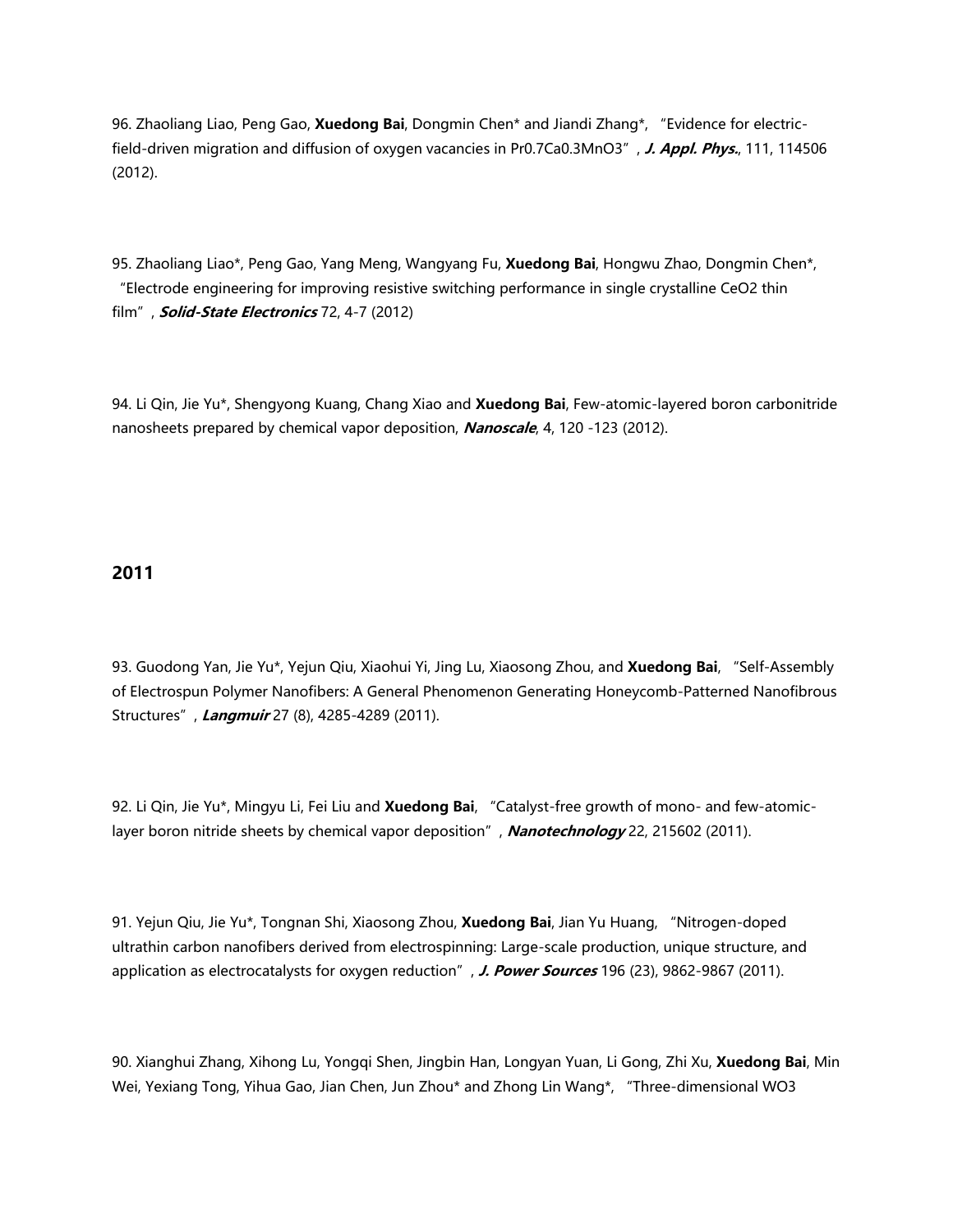nanostructures on carbon paper: photoelectrochemical property and visible light driven photocatalysis", **Chemical Comm.** 47, 5804-5806 (2011).

89. Kaihui Liu, Wenlong Wang, Muhong Wu, Fajun Xiao, Xiaoping Hong, Shaul Aloni, **Xuedong Bai**, Enge Wang\*, and Feng Wang\*, "Intrinsic radial breathing oscillation in suspended single-walled carbon nanotubes", **Phys. Rev. B** 83 (11), 113404 (2011).

88. Longyan Yuan, Junjie Dai, Xiaohong Fan, Ting Song, Yu Ting Tao, Kai Wang, Zhi Xu, Jun Zhang, **Xuedong Bai**, Peixiang Lu, Jian Chen, Jun Zhou\*, and Zhong Lin Wang\*, "Self-Cleaning Flexible Infrared Nanosensor Based on Carbon Nanoparticles", **ACS Nano** 5 (5), 4007-4013 (2011).

87. Zhaoliang Liao\*, Peng Gao, Yang Meng, Hongwu Zhao, **Xuedong Bai**, Jiandi Zhang and Dongmin Chen\*, "Electroforming and endurance behavior of Al/Pr0.7Ca0.3MnO3/Pt devices", **Appl. Phys. Lett.** 99, 113506 (2011).

86. JinLing Zhang\*, YingHua Lv, Ning Liu, YanQing Li, Peng Gao, **XueDong Bai**, "Photo-enhanced field electron emission of cadmium sulfide nanowires", **SCIENCE CHINA: Physics, Mechanics & Astronomy** 54 (11), 1963-1966 (2011).

85. Rui Wu, Yingli Zhang, Shichao Yan, Fei Bian, **Wenlong Wang\***, **Xuedong Bai**, Xinghua Lu, Jimin Zhao\*, and Enge Wang, "Purely Coherent Nonlinear Optical Response in Solution Dispersions of Graphene Sheets", **Nano Lett.** 11 (12), 5159-5164 (2011).

84. Xiaoxia Yang, Lei Liu, Muhong Wu, **Wenlong Wang\***, **Xuedong Bai\***, and Enge Wang\*, "Wet-Chemistry-Assisted Nanotube-Substitution Reaction for High-Efficiency and Bulk-Quantity Synthesis of Boron- and Nitrogen-Codoped Single-Walled Carbon Nanotubes", **J. Am. Chem. Soc.** 133 (34), 13216- 13219 (2011).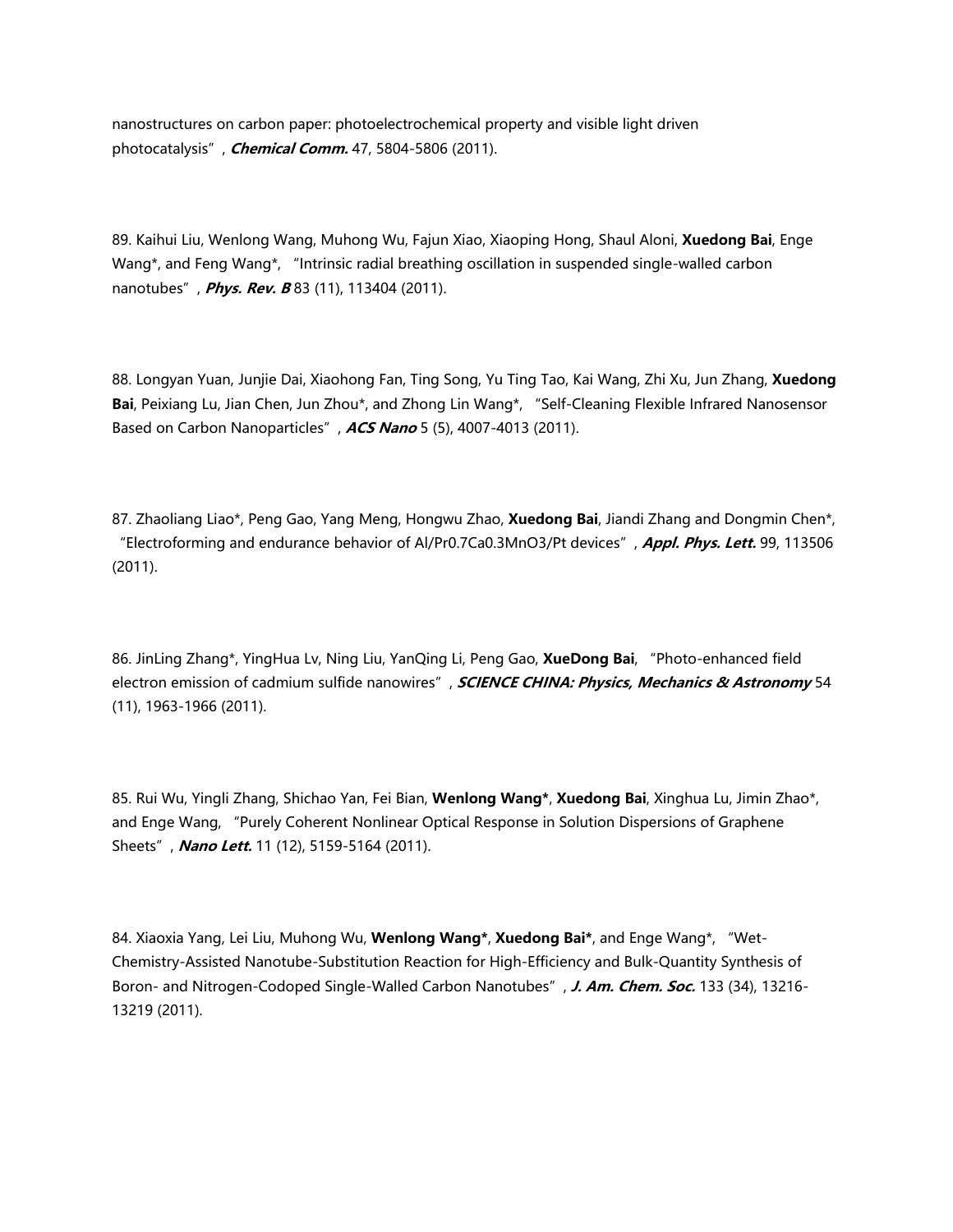83. Zhi Xu, Yoshio Bando, Lei Liu, Wenlong Wang, **Xuedong Bai\***, and Dmitri Golberg\* , "Electrical Conductivity, Chemistry, and Bonding Alternations under Graphene Oxide to Graphene Transition As Revealed by In-Situ TEM", **ACS Nano** 5 (6),4401-4406 (2011).

82. Wangyang Fu, Shengyong Qin, Lei Liu, Tae-Hwan Kim, Sondra Hellstrom, Wenlong Wang, Wenjie Liang, **Xuedong Bai**, An-Ping Li\*, and Enge Wang\*, "Ferroelectric Gated Electrical Transport in CdS Nanotetrapods", **Nano Letters** 11 (5), 1913-1918 (2011).

81. Lei Liu, Yingli Zhang, **Wenlong Wang\***, Changzhi Gu, **Xuedong Bai**, and Enge Wang\*, "Nanosphere Lithography for the Fabrication of Ultranarrow Graphene Nanoribbons and On- Chip Bandgap Tuning of Graphene", **Adv. Mater.** 23 (10), 1246-1251 (2011).

### **2010**

80. Zhi Xu, Yoshio Bando, Wenlong Wang, **Xuedong Bai\*** and Dmitri Golberg\*, "Real-Time In Situ HRTEM-Resolved Resistance Switching of Ag2S Nanoscale Ionic Conductor", **ACS Nano** 4 (5), 2515-2522 (2010).

79. Peng Gao, Kaihui Liu, Lei Liu, Zhenzhong Wang, Zhaoliao Liao, Zhi Xu, Wenlong Wang, **Xuedonng Bai\***, Enge Wang\*, and Yanqing Li, "Higher-order harmonic resonances and mechanical properties of individual cadmium sulphide nanowires measured by in situ transmission electron microscopy", **J. Electron Microscopy** 59, 285-289 (2010).

78. WangYang Fu, Lei Liu, WenLong Wang, MuHong Wu, Zhi Xu, **XueDong Bai\***, EnGe Wang\*, "Carbon nanotube transistors with graphene oxide films as gate dielectrics", **SCIENCE CHINA: Physics, Mechanics & Astronomy** 53(5), 828-833 (2010).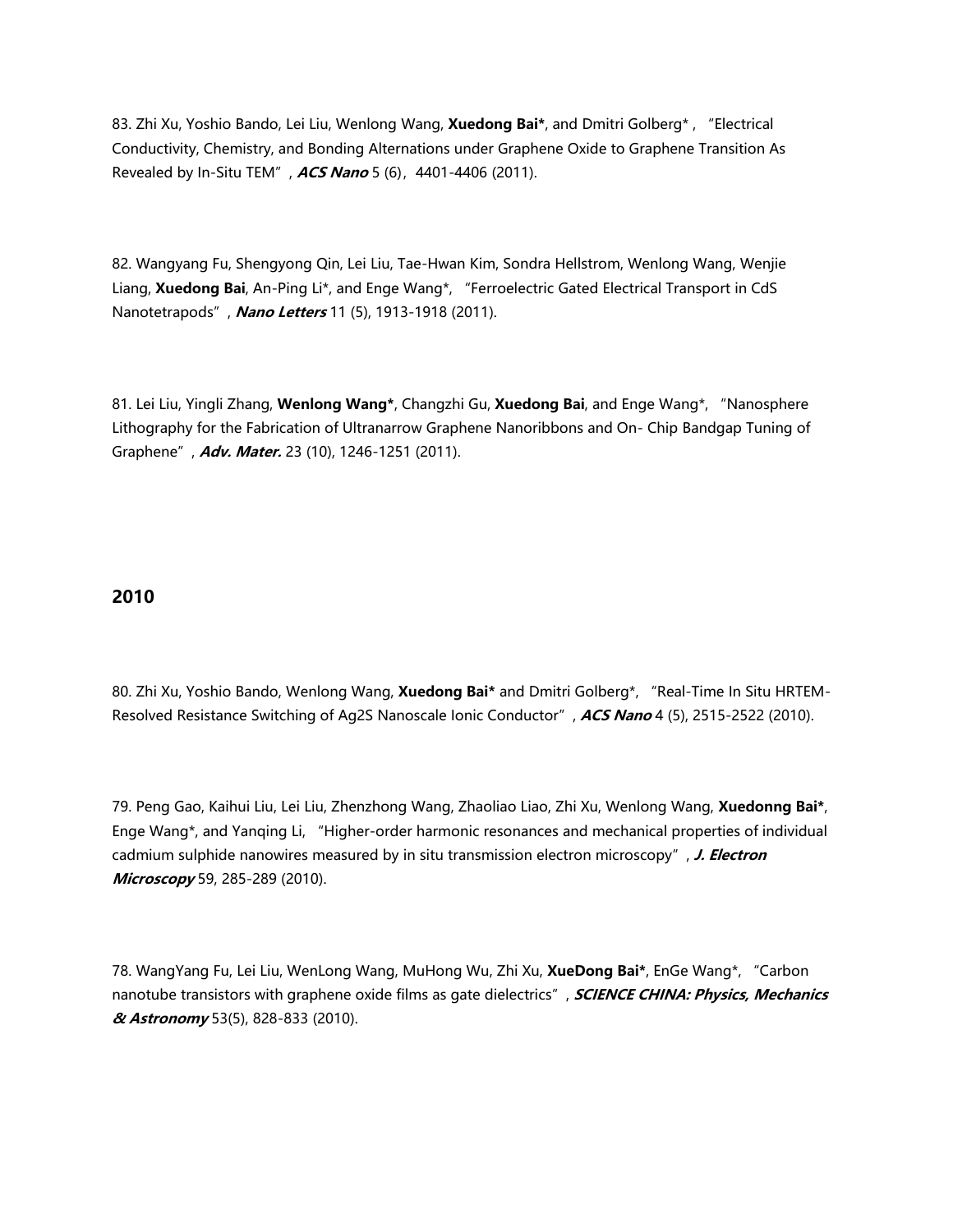77. Peng Gao, Zhenzhong Wang, Wangyang Fu, Zhaoliang Liao, Kaihui Liu, Wenlong Wang, **Xuedong Bai\***, Enge Wang\*, "In situ TEM studies of oxygen vacancy migration for electrically induced resistance change effect in cerium oxides", **Micron** 41 (4), 301-305 (2010).

76. Peng Gao, Zhenchuan Kang, Wangyang Fu, Wenlong Wang, **Xuedong Bai\*** and Enge Wang\*, "Electrically Driven Redox Process in Cerium Oxides", **J. Am. Chem. Soc.** 132 (12), 4197-4201 (2010).

75. Jie Yu\*, Li Qin, Yufeng Hao, Shengyong Kuang, **Xuedong Bai**, Yat-Ming Chong, Wenjun Zhang and Enge Wang, "Vertically Aligned Boron Nitride Nanosheets: Chemical Vapor Synthesis, Ultraviolet Light Emission, and Superhydrophobicity", **ACS Nano** 4 (1), 414-422 (2010).

## **2009**

74. Weiya Zhou, **Xuedong Bai**, Enge Wang, and Sishen Xie\*, "Synthesis, Structure, and Properties of Single-Walled Carbon Nanotubes", **Adv. Mater.** 21 (45), 4565-4583 (2009).

73. W. Y. Fu, Z. Xu, L. Liu, **X. D. Bai\*** and E. G. Wang\*, "Two-bit ferroelectric field-effect transistor memories assembled on individual nanotubes", **Nanotechnology** 20, 475305 (2009).

72. Yejun Qiu, Jie Yu\*, Jing Yin, Cuili Tan, Xiaosong Zhou, **Xuedong Bai** and Enge Wang, "Synthesis of continuous boron nitride nanofibers by solution coating electrospun template fibers", **Nanotechnology** 20,345603 (2009).

71. Yejun Qiu, Jie Yu\*, Javed Rafique, Jing Yin, **Xuedong Bai** and Enge Wang, "Large-Scale Production of Aligned Long Boron Nitride Nanofibers by Multijet/Multicollector Electrospinning", **J. Phys. Chem. C** 113 (26), 11228-11234 (2009).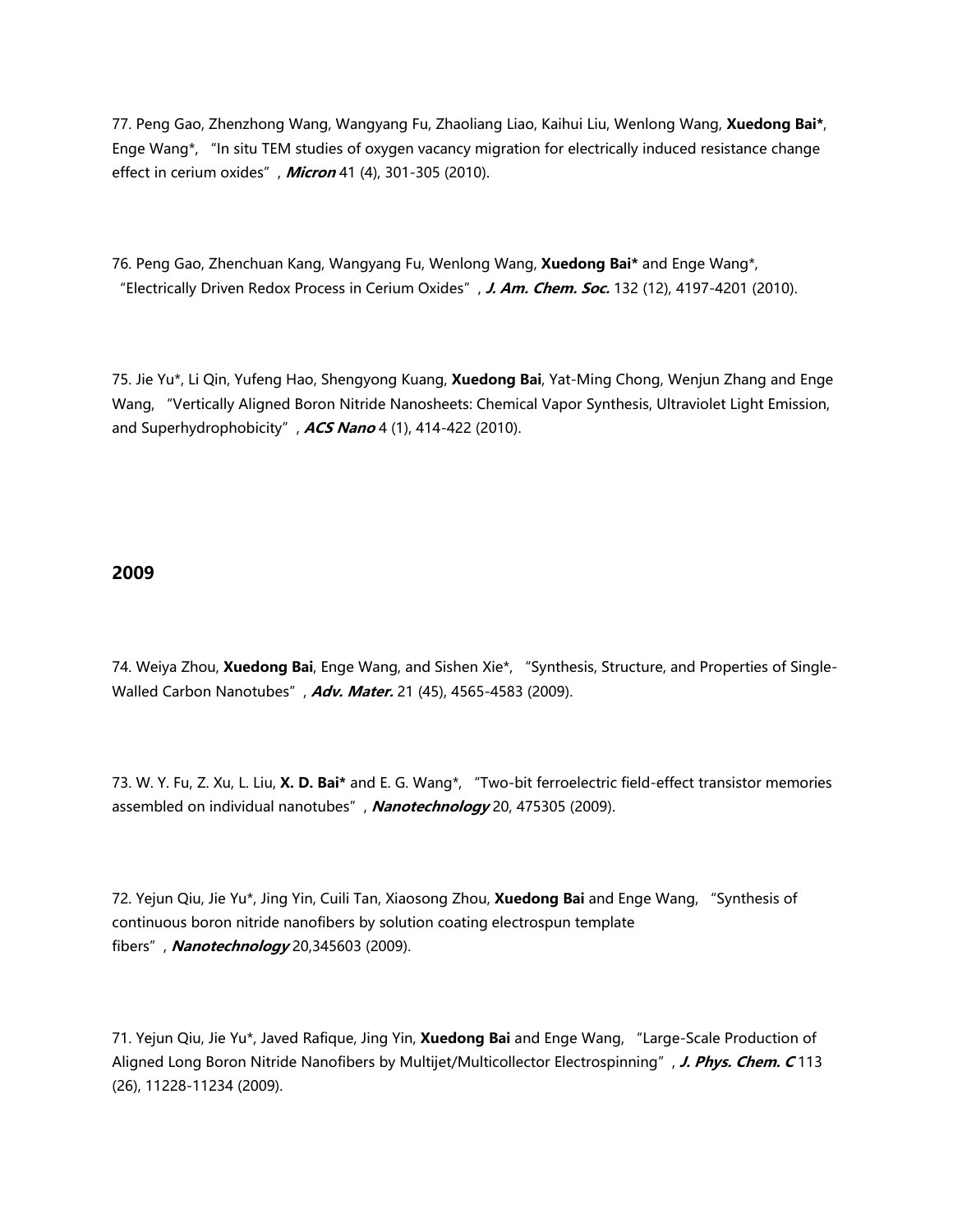70. Z. L. Liao, Z. Z. Wang, Y. Meng, Z. Y. Liu, P. Gao, J. L. Gang, H. W. Zhao, X. J. Liang, **X. D. Bai**, and D. M. Chen\*, "Categorization of resistive switching of metal-Pr0.7Ca0.3MnO3-metal devices", **Appl. Phys. Lett.** 94, 253503 (2009).

69. Kaihui Liu, Zhi Xu, Wenlong Wang, Peng Gao, Wangyang Fu, **Xuedong Bai\*** and Enge Wang\*, "Direct determination of atomic structure of large-indexed carbon nanotubes by electron diffraction: application to double-walled nanotubes", **J. Phys. D: Appl. Phys.** 42, 125412 (2009).

68. Tingyin Ning, Peng Gao, Wenlong Wang, Heng Lu, Wangyang Fu, Yueliang Zhou\*, Dongxiang Zhang, **Xuedong Bai**, Enge Wang, Guozhen Yang, "Nonlinear optical properties of composite films consisting of multi-armed CdS nanorods and ZnO", **Optical Materials** 31 (6), 931-935 (2009).

67. Yunhua Huang, Yue Zhang\*, Xueqiang Wang, **Xuedong Bai**, Yousong Gu, Xiaoqin Yan, Qingliang Liao, Junjie Qi and Juan Liu, "Size Independence and Doping Dependence of Bending Modulus in ZnO Nanowires", **Crystal Growth & Design** 9 (4), 1640-1642 (2009).

66. Tingyin Ning, Peng Gao, Wenlong Wang, Heng Lu, Wangyang Fu, Yueliang Zhou\*, Dongxiang Zhang, **Xuedong Bai**, Enge Wang, Guozhen Yang, "Third-order optical nonlinearity of multi-armed CdS nanorods measured by the Z-scan method", **Physica E: Low-Dimensinal Systems & Nanostructures** 41 (4), 715-717 (2009).

65. Kaihui Liu, Wenlong Wang, Zhi Xu, **Xuedong Bai\***, Enge Wang\*, Yagang Yao, Jin Zhang and Zhongfan Liu, "Chirality-Dependent Transport Properties of Double-Walled Nanotubes Measured in Situ on Their Field-Effect Transistors", **J. Am. Chem. Soc.** 131 (1), 62-63 (2009).

64. Wangyang Fu, Zhi Xu, **Xuedong Bai\***, Changzhi Gu and Enge Wang\*, "Intrinsic Memory Function of Carbon Nanotube-based Ferroelectric Field-Effect Transistor", **Nano Letters** 9 (3), 921-925 (2009).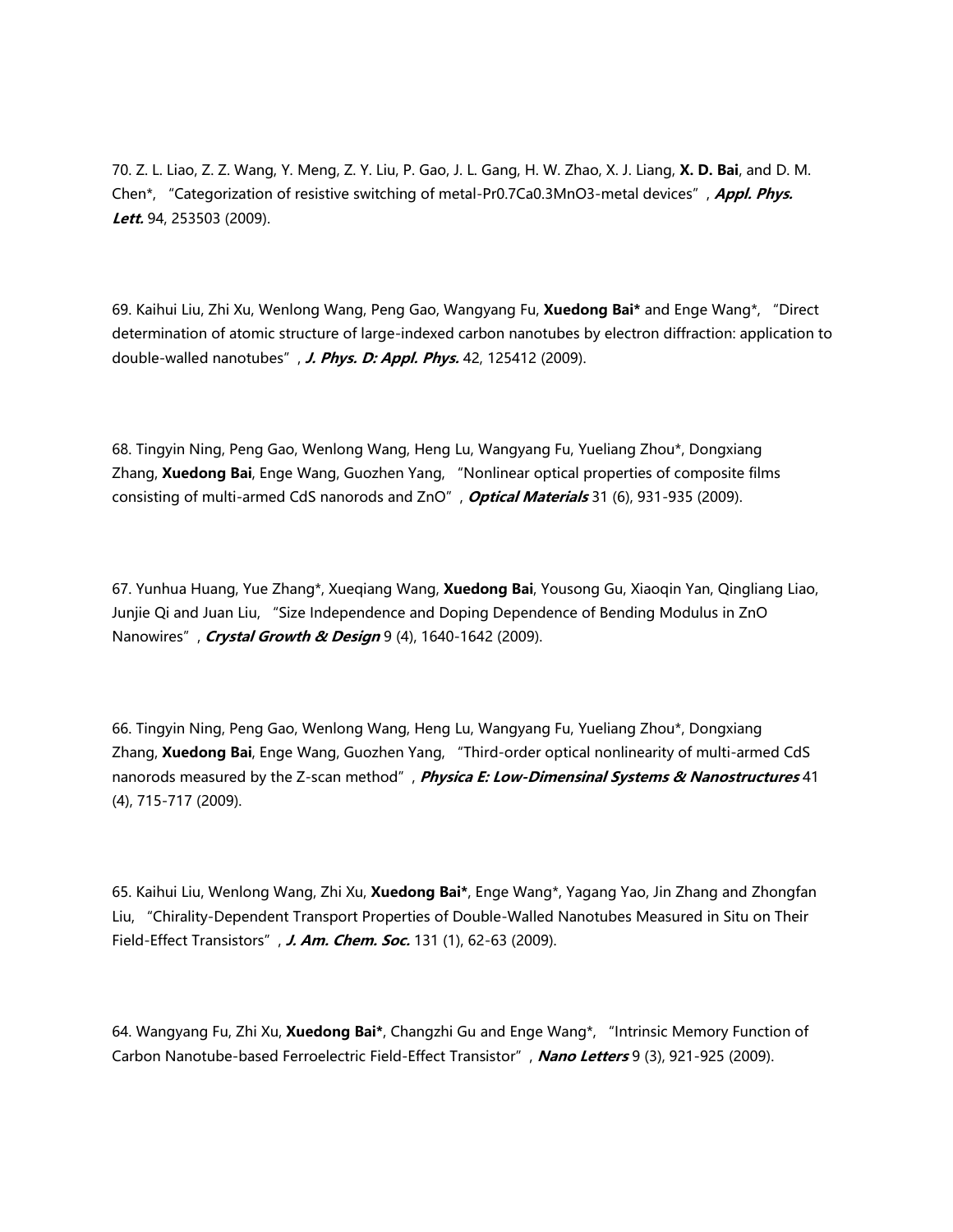63. P. Gao, Z. Z. Wang, K. H. Liu, Z. Xu, W. L. Wang, **X. D. Bai\***, and E. G. Wang\*, "Photoconducting response on bending of individual ZnO nanowires", **J. Mater. Chem.** 19, 1002-1005 (2009).

62. Yejun Qiu, Jie Yu\*, Gang Fang, Hao Shi, Xiaosong Zhou and **Xuedong Bai**, "Synthesis of Carbon/Carbon Core/Shell Nanotubes with a High Specific Surface Area", **J. Phys. Chem. C** 113, 61-68 (2009).

61. Yiran Wang and **Xuedong Bai\***, "High-yield preparation of individual nitrogen-containing carbon nanobells", **Materials Letters** 63 (2), 206-208 (2009).

## **2008**

60. Zhi Xu, Wengang Lu, Wenlong Wang, Changzhi Gu, Kaihui Liu, **Xuedong Bai\***, Enge Wang\* and Hongjie Dai, "Converting Metallic Single-Walled Carbon Nanotnbes into Semiconductors by Boron/Nitrogen Co-Doping", **Adv. Mater.** 20 (19), 3615-3619 (2008).

59. Wangyang Fu, Zhi Xu, Kaihui Liu, Wenlong Wang, **Xuedong Bai\***, and Enge Wang\*, "Nanowire fieldeffect transistor with Bi1.5Zn1.0Nb1.5O7 dielectric", **Appl. Phys. Lett.** 93, 213107 (2008).

58. Xiaolin Li, Guangyu Zhang, **Xuedong Bai**, Xiaoming Sun, Xinran Wang, Enge Wang and Hongjie Dai\*, "Highly conducting graphene sheets and Langmuir-Blodgett films", **Nature Nanotechnology** 3, 538-542 (2008).

57. Yufeng Chen, Xinhua Zhao, Hui Ma, Shulan Ma, Gailing Huang, Yoji Makita, **Xuedong Bai**, Xiaojing Yang\*, "Structure and dehydration of layered perovskite niobate with bilayer hydrates prepared by exfoliation/self-assembly process", **J. Sol. Sta. Chem.** 181 (7), 1684-1694 (2008).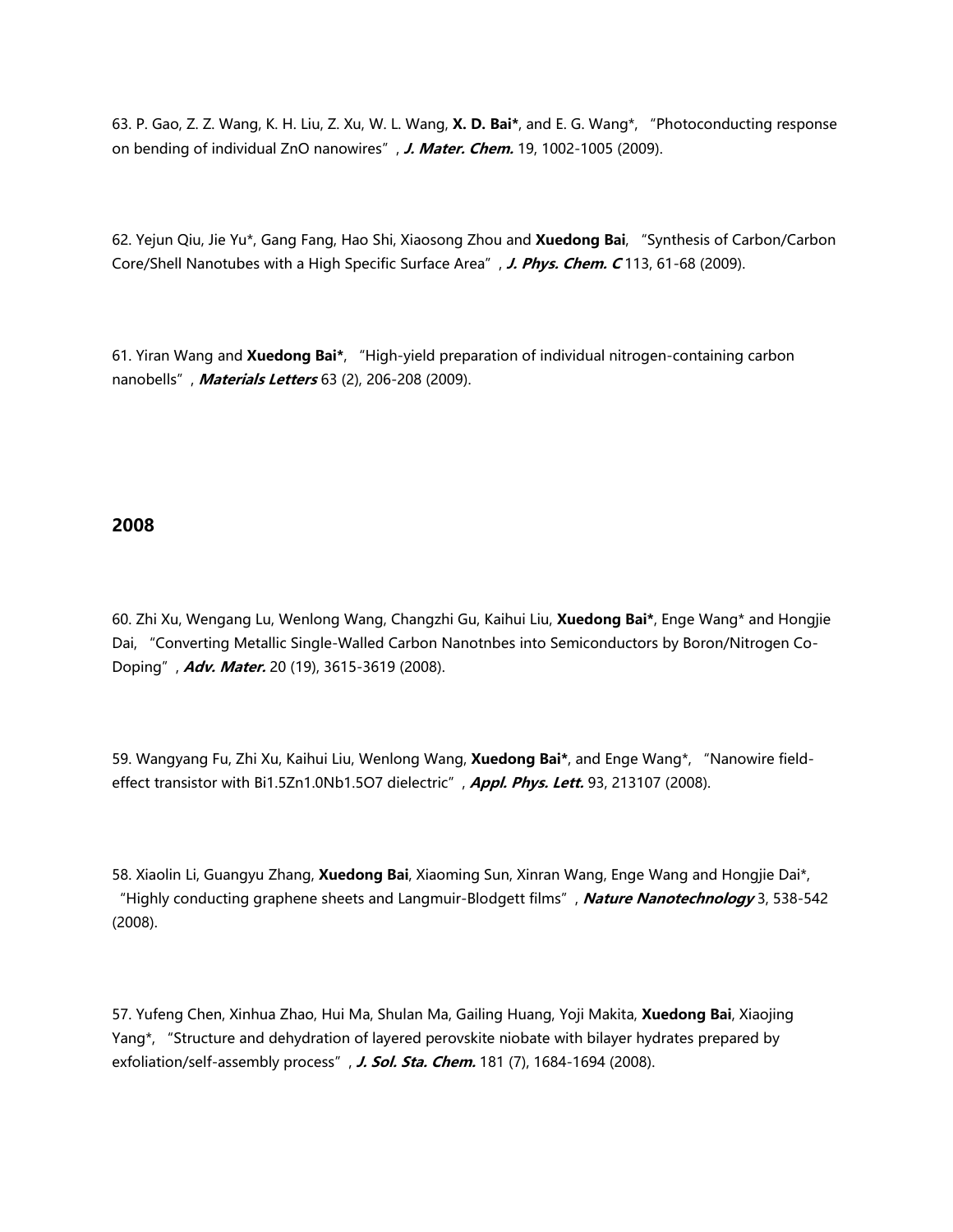56. X. Wu, P. Jiang\*, W. Cai\*, **X. D. Bai**, P. Gao, and S. S. Xie\*, "Hierarchical ZnO micro-/nano-structure film", **Adv. Engr. Mater.** 10 (5), 476-481 (2008).

55. K. H. Liu, P. Gao, Z. Xu, **X. D. Bai\***, and E. G. Wang, "In situ probing electrical response on bending of ZnO nanowires inside transmission electron microscope", **Appl. Phys. Lett.** 92, 213105 (2008).

#### **2007**

54. Lei Liao, Kaihui Liu, Wenlong Wang, **Xuedong Bai\***, Enge Wang\*, Yueli Liu, Jinchai Li, and Chang Liu, "Multiwall boron carbonitride/carbon nanotube junction and its rectification behavior", **J. Am. Chem. Soc.** 129, 9562 (2007).

53. **Xuedong Bai**, Dmitri Golberg\*, Yoshio Bando, Chunyi Zhi, Chengchun Tang, Masanori Mitome and Keiji Kurashima, "Deformation-driven electrical transport of individual boron nitride nanotubes", **NANO Letters** 7 (3), 632-637 (2007).

52. L. Liao, J. C. Li, C. Liu, Z. Xu, W. L. Wang, S. Liu, **X. D. Bai\***, E. G. Wang, "Field emission of GaN-filled carbon nanotubes: high and stable emission current", J. Nanosci. Nanotechnol. 7 (3), 1080-1083 (2007).

51. D. Golberg\*, **X. D. Bai**, M. Mitome, C. C. Tang, C. Y. Zhi, and Y. Bando, "Structural peculiarities of in situ deformation of a multi-walled BN nanotube inside a high-resolution analytical transmission electron microscope", **Acta Mater.** 55 (4), 1293-1298 (2007).

50. L. Liao, Z. Xu, K. H. Liu, W. L Wang, S. Liu, **X. D. Bai**, E. G. Wang\*, J. C. Liu, and C. Liu, "Large-scale aligned silicon carbonitride nanotube arrays: Synthesis, characterization, and field emission property", **J. Appl. Phys.** 101, 114306 (2007).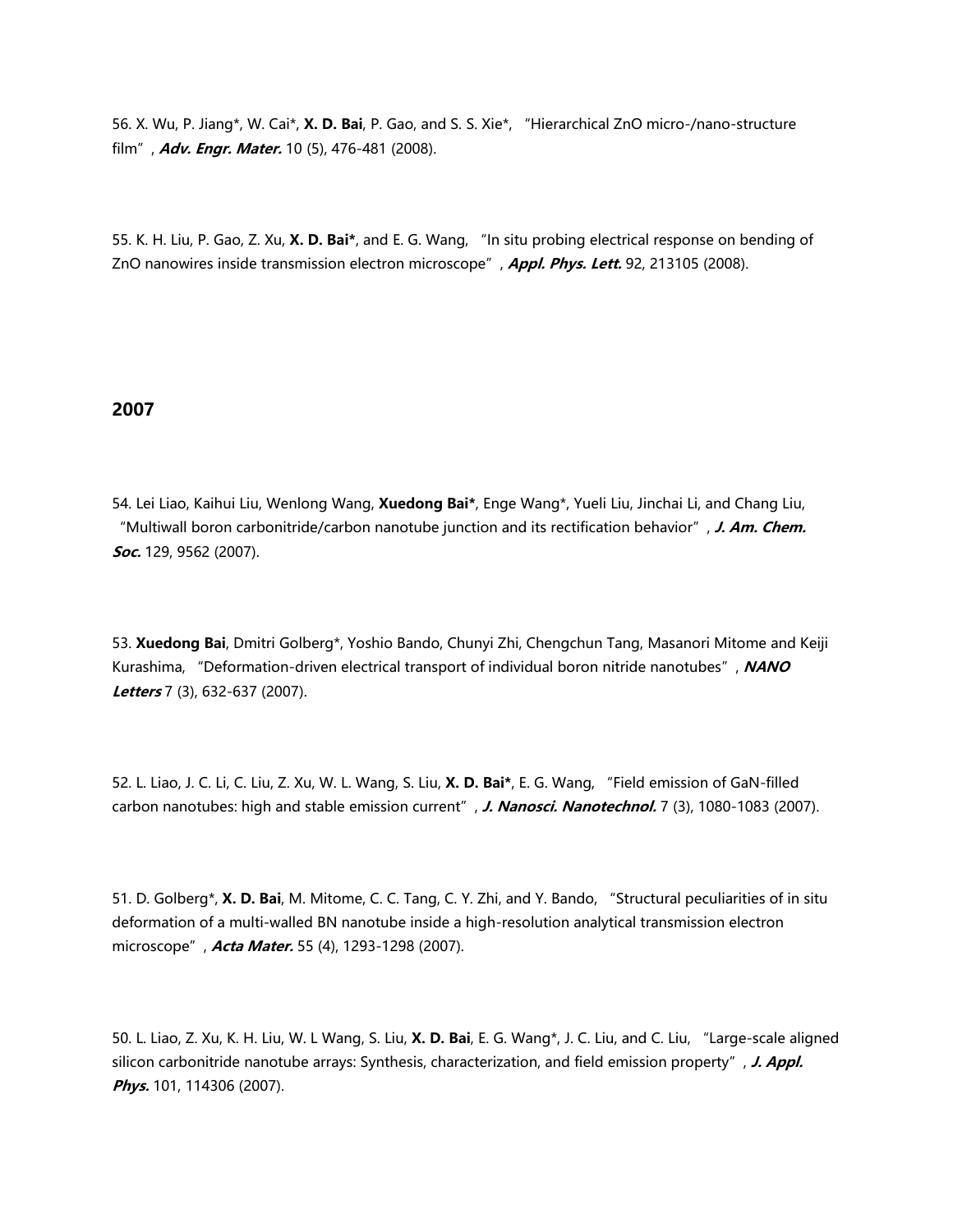49. Dmitri Golberg\*, Pedro M. F. J. Costa, Oleg Lourie, Masanori Mitome, **Xuedong Bai**, Keiji Kurashima, Chunyi Zhi, Chengchun Tang, and Yoshio Bando, "Direct force measurements and kinking under elastic deformation of individual multiwalled boron nitride nanotubes", **Nano Letters** 7 (7), 2146-2151 (2007).

48. Yunhua Huang, Yue Zhang\*, Yousong Gu, **Xuedong Bai**, Junjie Qi, Qingliang Liao, and Juan Liu, "Field emission of a single in-doped ZnO nanowire", **J. Phys. Chem. C** 111 (26), 9039-9043 (2007).

47. Yunhua Huang, **Xuedong Bai**, Yue Zhang\*, Junjie Qi, Yousong Gu and Qingliang Liao, "Field-emission properties of individual ZnO nanowires studied in situ by transmission electron microscopy", **J. Phys.: Condensed Matter** 19, 176001 (2007).

# **2006**

46. Zhi Xu, **Xuedong Bai\***, Zhong Lin Wang, and Enge Wang\*, "Multiwall carbon nanotubes made of monochirality graphite shells", **J. Am. Chem. Soc.** 128 (4), 1052-1053 (2006).

45. W. L. Wang, **X. D. Bai**, K. H. Liu, Z. Xu, D. Golberg, Y. Bando, and E. G. Wang\*, "Direct synthesis of B-C-N single-walled nanotubes by bias-assisted hot filament chemical vapor deposition", **J. Am. Chem. Soc.** 128, 6530 (2006).

44. Z. Xu, **X. D. Bai\***, and E. G. Wang, "Geometrical enhancement of field emission of individual nanotubes studied by in situ transmission electron microscopy", **Appl. Phys. Lett.** 88, 133107 (2006).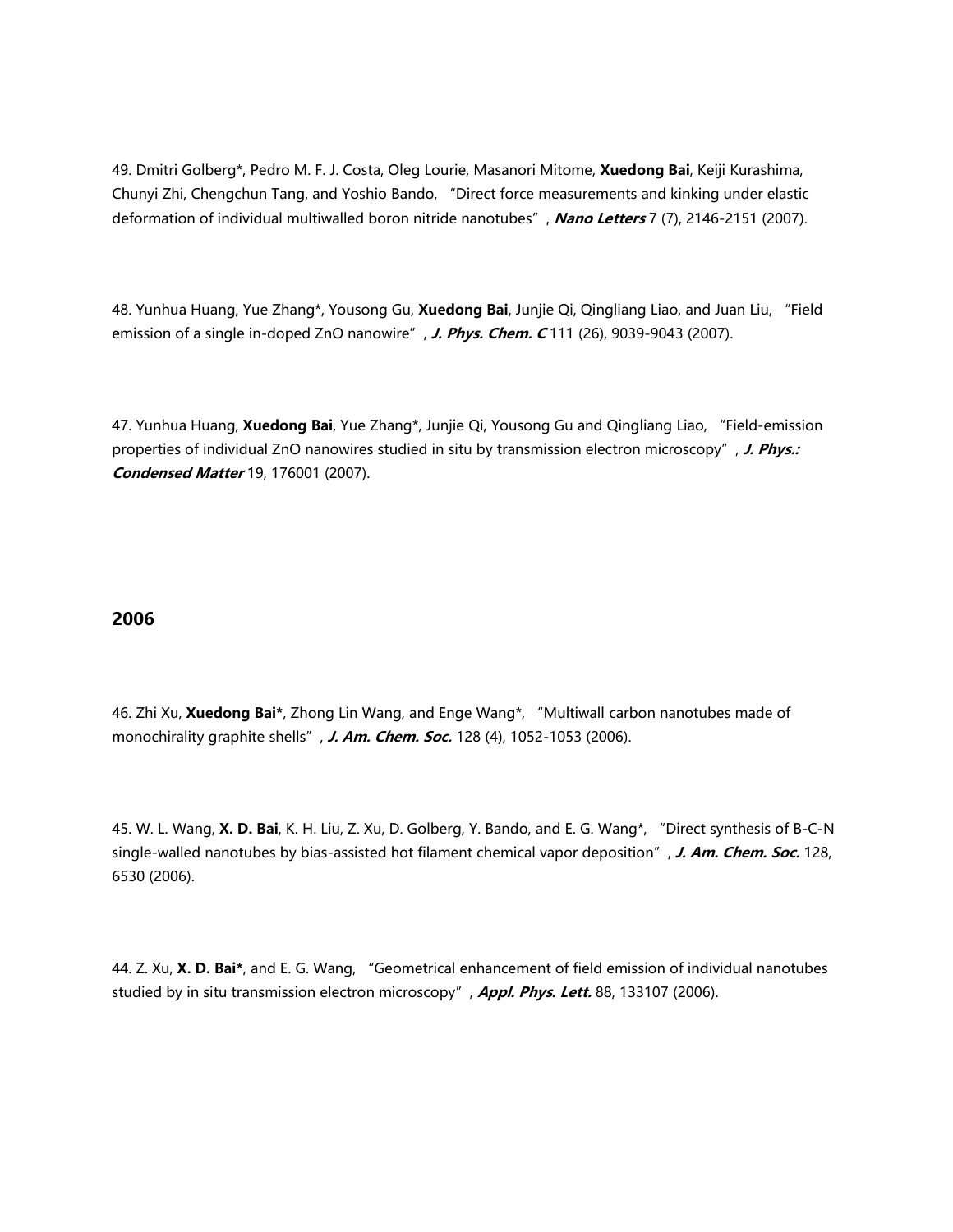43. K. H. Liu, W. L. Wang, Z. Xu, L. Liao, **X. D. Bai**, and E. G. Wang\*, "In situ probing mechanical properties of individual tungsten oxide nanowires directly grown on tungsten tips inside transmission electron microscope", **Appl. Phys. Lett.** 89, 221908 (2006).

42. Y. W. Ma\*, X. P. Zhang, G. Nishijima, K. Watanabe, S. Awaji, **X. D. Bai**, "Significantly enhanced critical current densities in MgB2 tapes made by a scaleable nanocarbon addition route", **Appl. Phys. Lett.** 88, 072502 (2006).

41. W. L. Wang, **X. D. Bai**, Z. Xu, S. Liu, and E. G. Wang\*, "Low temperature growth of single-walled carbon nanotubes: Small diameters with narrow distribution", **Chem. Phys. Lett.** 419, 81 (2006).

40. Q. Wang, C. Z. Gu\*, Z. Xu, J. J. Li, Z. L. Wang, and **X. D. Bai**, "Diamond cone arrays with controlled morphologies formed by self-organized selective ions sputtering", **J. Appl. Phys.** 100, 34312 (2006).

39. Y. Huang, S. L. Yue, Z. L. Wang, Q. Wang, C.Y. Shi, Z. Xu, **X. D. Bai**, C. C. Tang, C. Z. Gu\*, "Preparation and electrical properties of ultrafine Ga2O3 nanowires", J. Phys. Chem. B 110, 796 (2006).

38. Y. W. Ma\*, X. P. Zhang, A. X. Xu, X. H. Li, L. Y. Xiao, G. Nishijima, S. Awaji, K. Watanabe, Y. L. Jiao, L. Xiao, **X. D. Bai**, K. H. Wu, and H. H. Wen, "The effect of ZrSi2 and SiC doping on the microstructure and J(c)- B properties of PIT processed MgB tapes", **Supercond. Sci. & Technol.** 19, 133 (2006).

37. Y. H. Huang, Y. Zhang\*, **X. D. Bai**, J. He, J. Liu, X. Zhang, "Bicrystalline Zinc oxide nanocombs", **J. Nanosci. Nanotechnol.** 6 (8), 2566, (2006).

36. Y. H. Huang, **X. D. Bai**, Y. Zhang\*, "In situ mechanical properties of individual ZnO nanowires and the mass measurement of nanoparticles", **J. Phys.: Condensed Matter** 18 (15), L179 (2006).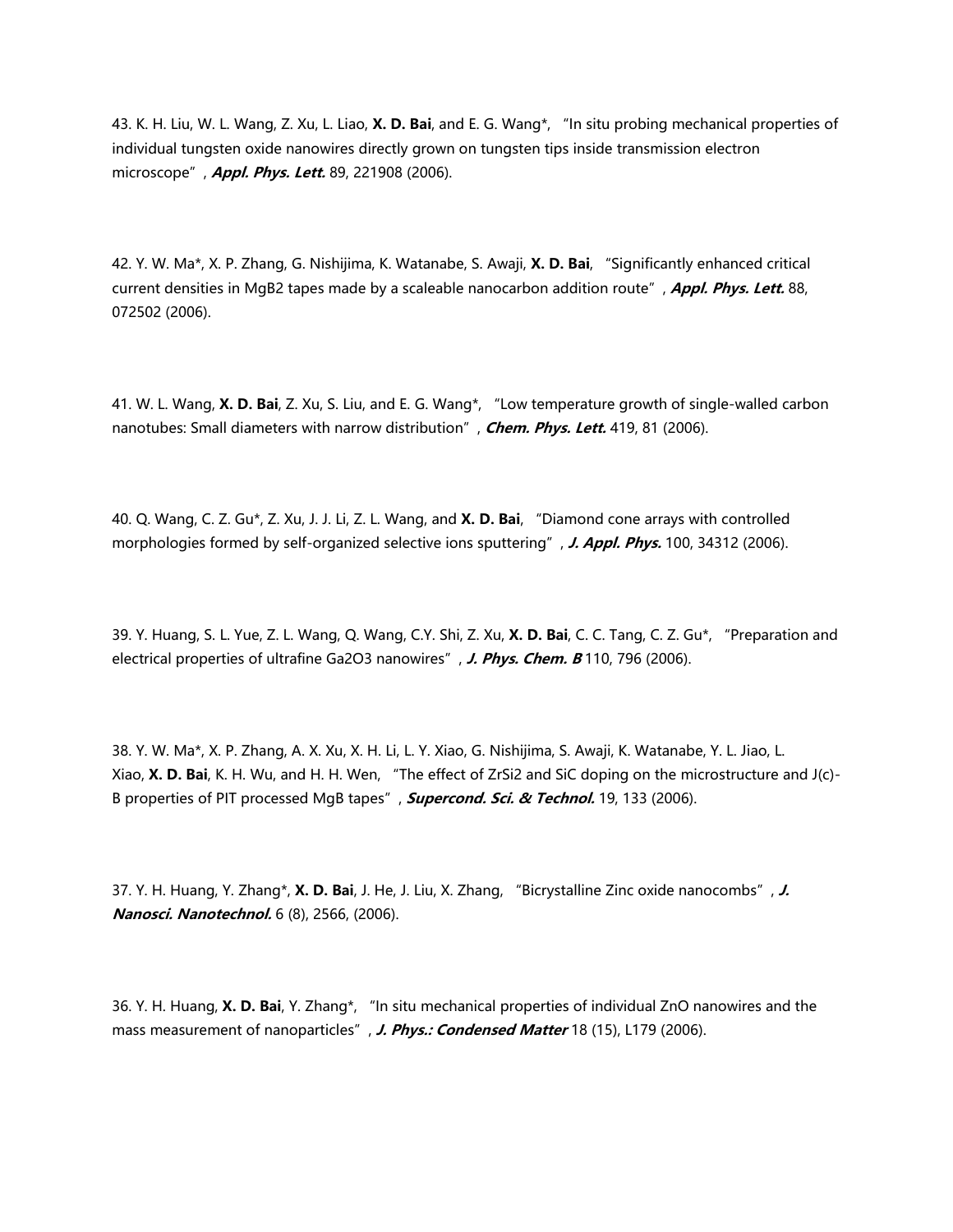35. **X. D. Bai**, Z. Xu, S. Liu, and E. G. Wang\*, "Aligned 1D silicon nanostructure arrays by plasma etching", **Sci. & Technol. Adv. Mater.** 6 (7), 804-808 (2005).

34. Q. Wang, J. J. Li, Y. J. Ma, **X. D. Bai**, Z. L. Wang, P. Xu, C. Y. Shi, B. G. Quan, S. L. Yue, C. Z. Gu\*, "Field emission properties of carbon coated Si nanocone arrays on porous silicon", **Nanotechnology** 16, 2916 (2005).

33. Z. Xu, **X. D. Bai**, E. G. Wang\*, and Z. L. Wang, "Dynamic in situ field emission of a nanotube at electromechanical resonance", **J. Phys.: Condensed Matter** 17 (46), L507-L512 (2005).

32. Z. Xu, **X. D. Bai**, E. G. Wang\*, and Z. L. Wang, "Field emission of individual carbon nanotube with in situ tip image and real work function", **Appl. Phys. Lett.** 87, 163106 (2005).

31. J. J. Li\*, C. Z. Gu, Q. Wang, P. Xu, Z. L. Wang, Z. Xu, and **X. D. Bai**, "Field emission from high aspect ratio tubular carbon cones grown on gold wire", **Appl. Phys. Lett.** 87, 143107 (2005).

30. H. J. Li, W. G. Lu, J. J. Li, **X. D. Bai**, and C. Z. Gu\*, "Multichannel ballistic transport in multiwall carbon nanotubes", **Phys. Rev. Lett.** 95 (8), 086601 (2005).

29. C. Y. Zhi, **X. D. Bai**, and E. G. Wang\*, "Synthesis and field-electron-emission behavior of aligned GaAs nanowires", **Appl. Phys. Lett.** 86, 213108 (2005).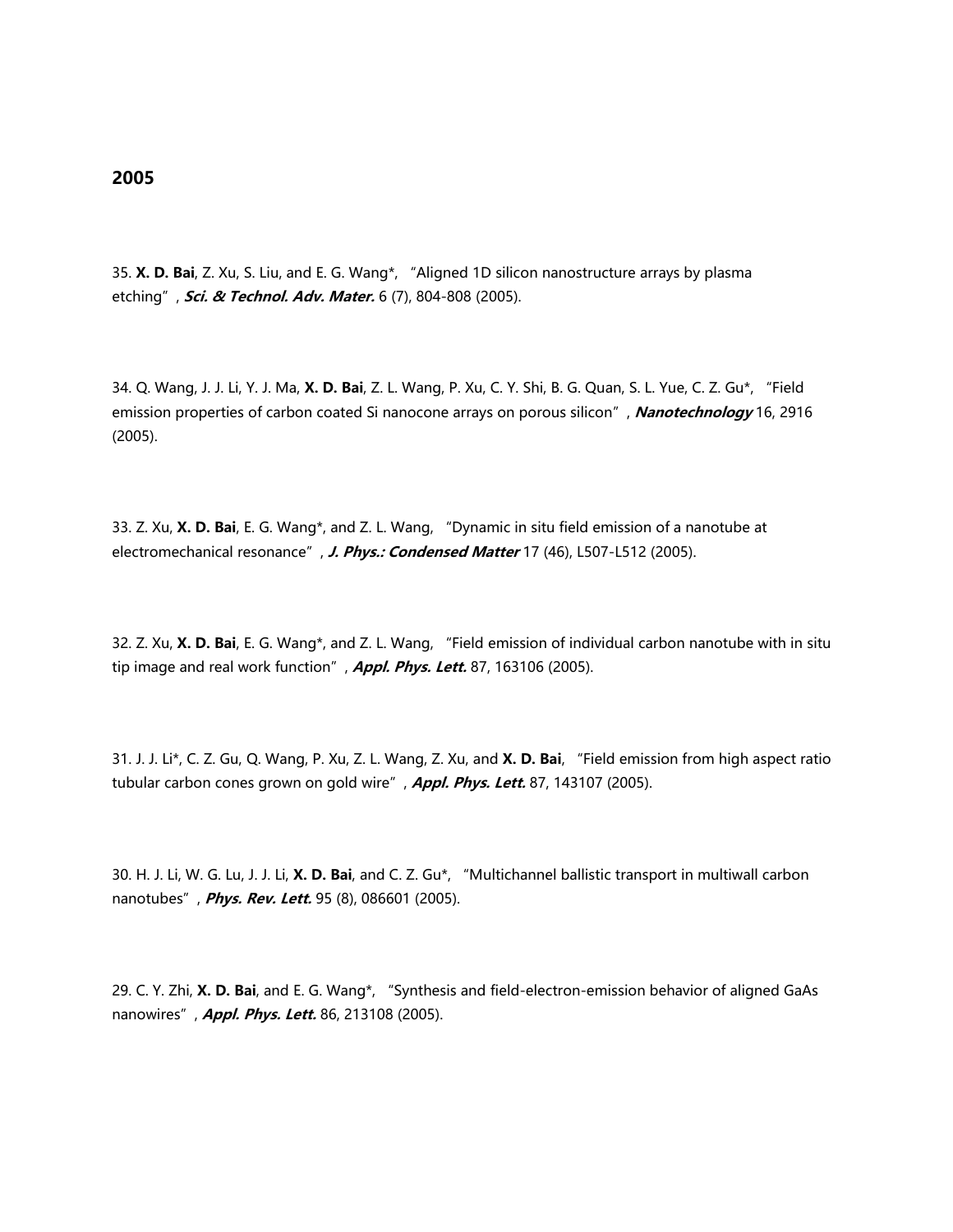28. G. Y. Zhang, **X. D. Bai**, E. G. Wang\*, Y. Guo, and W. L. Guo, "Monochiral tubular graphite cones formed by radial layer-by-layer growth", **Phys. Rev. B** 71 (11), 113411 (2005).

### **2004**

27. C. Y. Zhi, **X. D. Bai**, and E. G. Wang\*, "Boron carbonitride nanotubes", **J. Nanosci. & Nanotechnol.** 4 (1-2), 35-51 (2004).

26. C. Y. Zhi, **X. D. Bai**, and E. G. Wang\*, "Resonance Raman scattering of boron carbonitride nanotubes", **Appl. Phys. Lett.** 84, 1549 (2004).

25. G. Y. Zhang, **X. D. Bai**, X. Jiang\*, and E. G. Wang\*, "Response to comment on 'Tubular graphite cones'", **Science** 303 (5659), 766 (2004).

24. C. Y. Zhi, **X. D. Bai**, and E. G. Wang\*, "Synthesis of Semiconductor nanowires by annealing", **Appl .**  Phys. Lett. 85 (10), 1802-1804 (2004).

#### **2003**

23. **X. D. Bai**, E. G. Wang, P. X. Gao, and Z. L. Wang\*, "Measuring the work function at a nanobelt tip and at a nanoparticle surface", **NANO Letters** 3 (8), 1147-1150 (2003).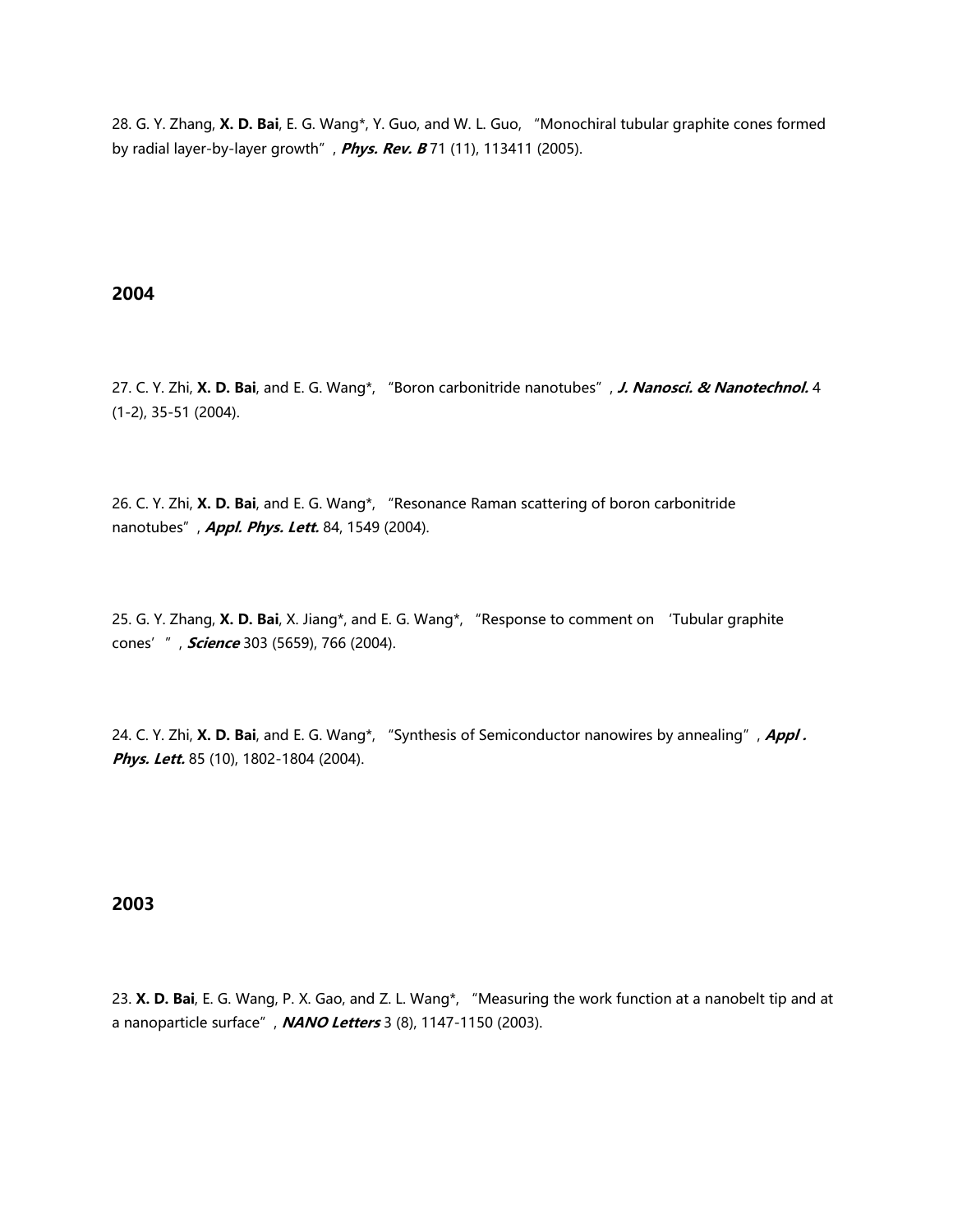22. **X. D. Bai**, P. X. Gao, Z. L. Wang\*, and E. G. Wang, "Dual-mode mechanical resonance of individual ZnO nanobelts", **Appl. Phys. Lett.** 82 (26), 4806-4808 (2003).

21. **X. D. Bai**, C. Y. Zhi, S. Liu, E. G. Wang\*, and Z. L. Wang\*, "High-density uniformly aligned silicon nanotip arrays and their enhanced field emission characteristics", **Sol. Sta. Comm.** 125, 185 (2003).

### **2002**

20. C. Y. Zhi, **X. D. Bai**, and E. G. Wang\*, "Enhanced field emission from carbon nanotubes by hydrogen plasma treatment", **Appl. Phys. Lett.** 81 (9), 1690-1692 (2002).

19. C. Y. Zhi, **X. D. Bai**, and E. G. Wang\*, "Raman characterization of boron carbonitride nanotubes", **Appl. Phys. Lett.** 80, 3590 (2002).

18. C. Y. Zhi, J. D. Guo, **X. D. Bai**, and E. G. Wang\*, "Adjustable boron carbonitride nanotubes", **J. Appl Phys.** 91, 5325 (2002).

17. J. D. Guo, C. Y. Zhi, **X. D. Bai**, and E. G. Wang\*, "Boron carbonitride nanojunctions", **Appl. Phys. Lett.** 80, 124 (2002).

**2001**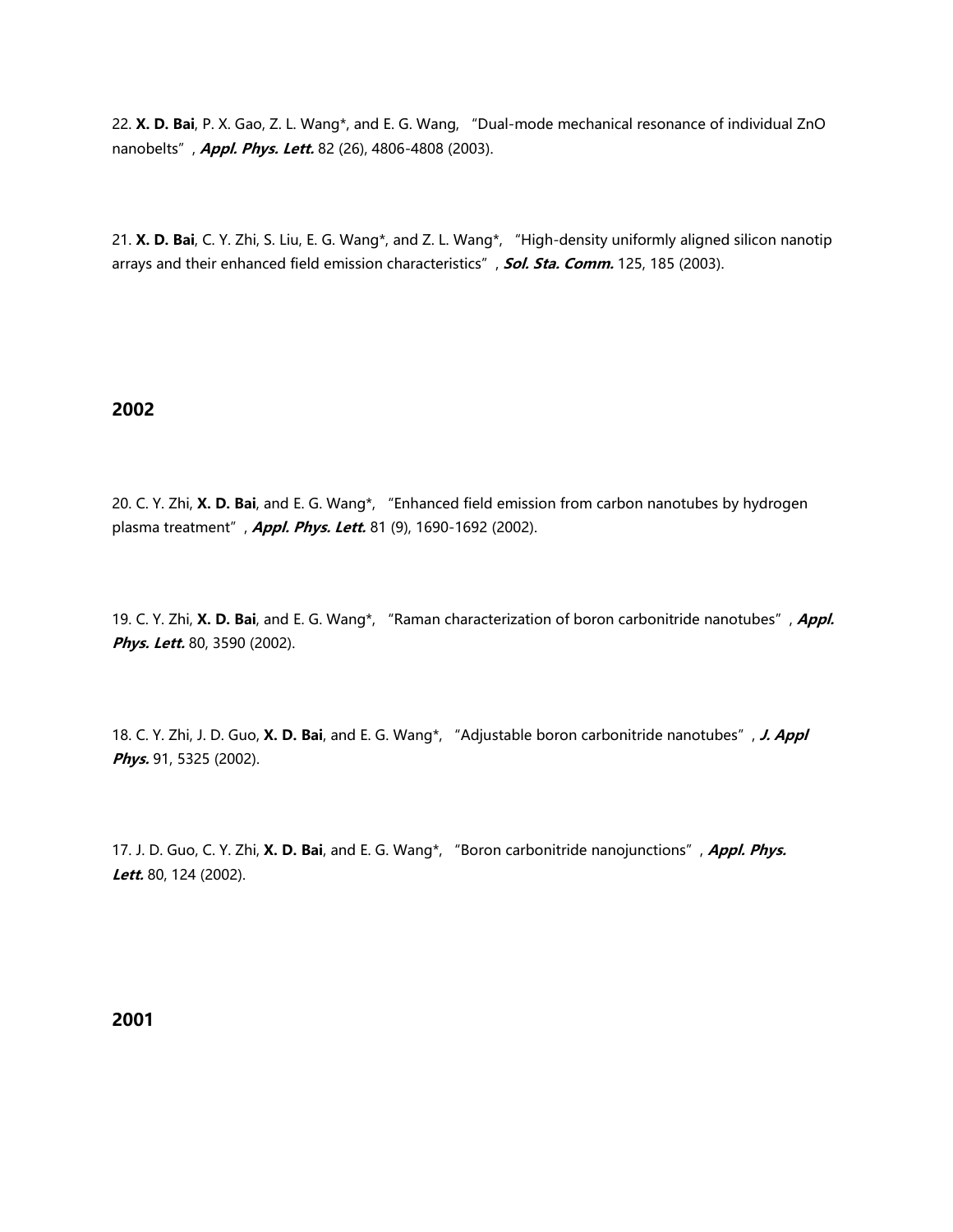16. **X. D. Bai**, C. Y. Zhi, and E. G. Wang\*, "Boron carbonitride nanofibers: Synthesis, characterization, and photoluminescence properties", **J. Nanosci. & Nanotechnol.** 1 (1), 55-58 (2001).

15. **X. D. Bai**, D. Y. Zhong, G. Y. Zhang, X. C. Ma, S. Liu, E. G. Wang\*, Y. Chen, and D. T. Shaw, "Hydrogen storage in carbon nitride nanobells", **Appl. Phys. Lett.** 79 (10), 1552-1554 (2001).

14. J. Yu\*, Q. Zhang, J. Ahn, S. F. Yoon, Rusli, B. Gan, K. Chew, K. H. Tan, **X. D. Bai**, and E. G. Wang, "Growth and structure of aligned B-C-N nanotubes", *J. Vac. Sci. & Technol. B* 19 (3), 671-674 (2001).

13. Y. Chen\*, D. T. Shaw, **X. D. Bai**, E. G. Wang, C. Lund, W. M. Lu, and D. D. L. Chung, "Hydrogen storage in aligned carbon nanotubes", **Appl. Phys. Lett.** 78 (15), 2128-2130 (2001).

12. J. Yu, E. G. Wang\*, and **X. D. Bai**, "Electron field emission from carbon nanoparticles prepared by microwave-plasma chemical-vapor deposition", **Appl. Phys. Lett.** 78 (15), 2226-2228 (2001).

### **2000**

11. **X. D. Bai\***, M. Chen, L. S. Wen, and R. F. Huang, "Size effect of electromagnetic constitutive characteristics of ultrathin Al films", **J. Mater. Sci. & Technol.** 16 (5), 540-542 (2000)

10. J. Yu\*, J. Ahn, S. F. Yoon, Q. Zhang, Rusli, B. Gan, K. Chew, M. B. Yu, **X. D. Bai**, and E. G. Wang, "Semiconducting boron carbonitride nanostructures: Nanotubes and nanofibers", **Appl. Phys. Lett.** 77 (13), 1949-1951 (2000).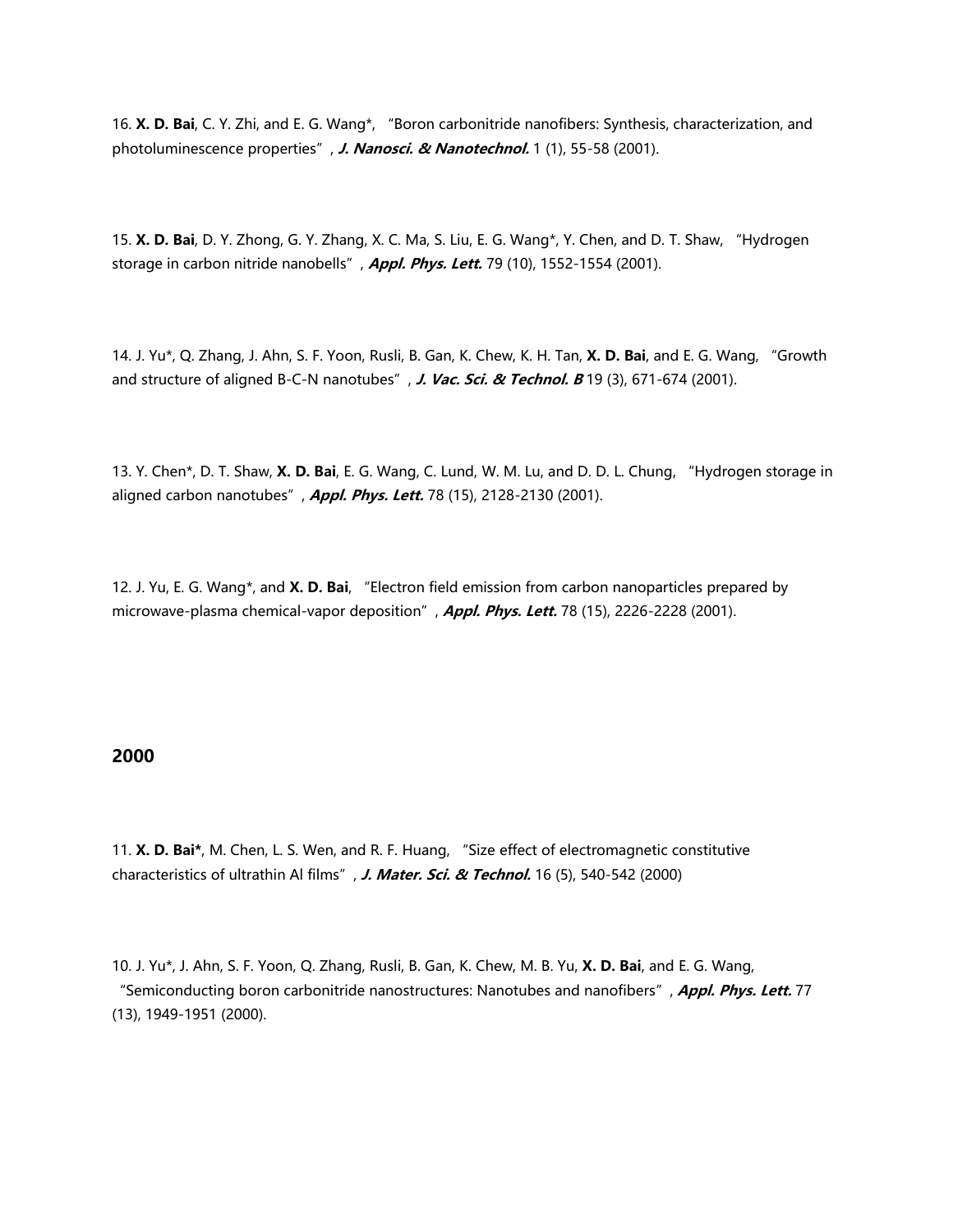9. L. S. Wen\*, R. F. Huang, D. C. Liu, X. T. Hu, **X. D. Bai**, C. Sun, and J. Gong, "Microscopic fundamentals of electromagnetic functional metal/dielectric nanocomposite multilayer films", **Surf. & Coat. Technol.** 130 (1), 100-109 (2000).

8. J. Yu, **X. D. Bai**, J. Ahn, S. F. Yoon, and E. G. Wang\*, "Highly oriented rich boron B-C-N nanotubes by biasassisted hot filament chemical vapor deposition", **Chem. Phys. Lett.** 323 (5-6), 529-533 (2000).

7. **X. D. Bai**, J. Yu, S. Liu, and E. G. Wang\*, "Role of nickel particles in selected growth of boron carbonitride tubular structures", **Chem. Phys. Lett.** 325 (5-6), 485-489 (2000).

6. **X. D. Bai**, E. G. Wang\*, J. Yu, and H. Yang, "Blue-violet photoluminescence from large-scale highly aligned boron carbonitride nanofibers", **Appl. Phys. Lett.** 77 (1), 67-69 (2000).

5. M. Chen\*, X. Wang, Y. H. Yu, Z. L. Pei, **X. D. Bai**, C. Sun, R. F. Huang, and L. S. Wen, "X-ray photoelectron spectroscopy and Auger electron spectroscopy studies of Al-doped ZnO films", **Appl. Surf. Sci.** 158, 134 (2000).

4. **X. D. Bai**, J. D. Guo, J. Yu, E. G. Wang\*, J. Yuan, and W. Z. Zhou, "Synthesis and field-emission behavior of highly oriented boron carbonitride nanofibers", **Appl. Phys. Lett.** 76 (18), 2624-2626 (2000).

3. M. Chen\*, Z. L. Pei, **X. D. Bai**, R. F. Huang, and L. S. Wen, "X-ray photoelectron spectroscopy studies of ITO thin films", **J. Inorg. Mater.** 15 (1), 188-192 (2000).

2. M. H. Kuang, Z. L. Wang\*, **X. D. Bai**, J. D. Guo, and E. G. Wang\*, "Catalytically active nickel {110} surfaces in growth of carbon tubular structures", **Appl. Phys. Lett.** 76 (10), 1255-1257 (2000)